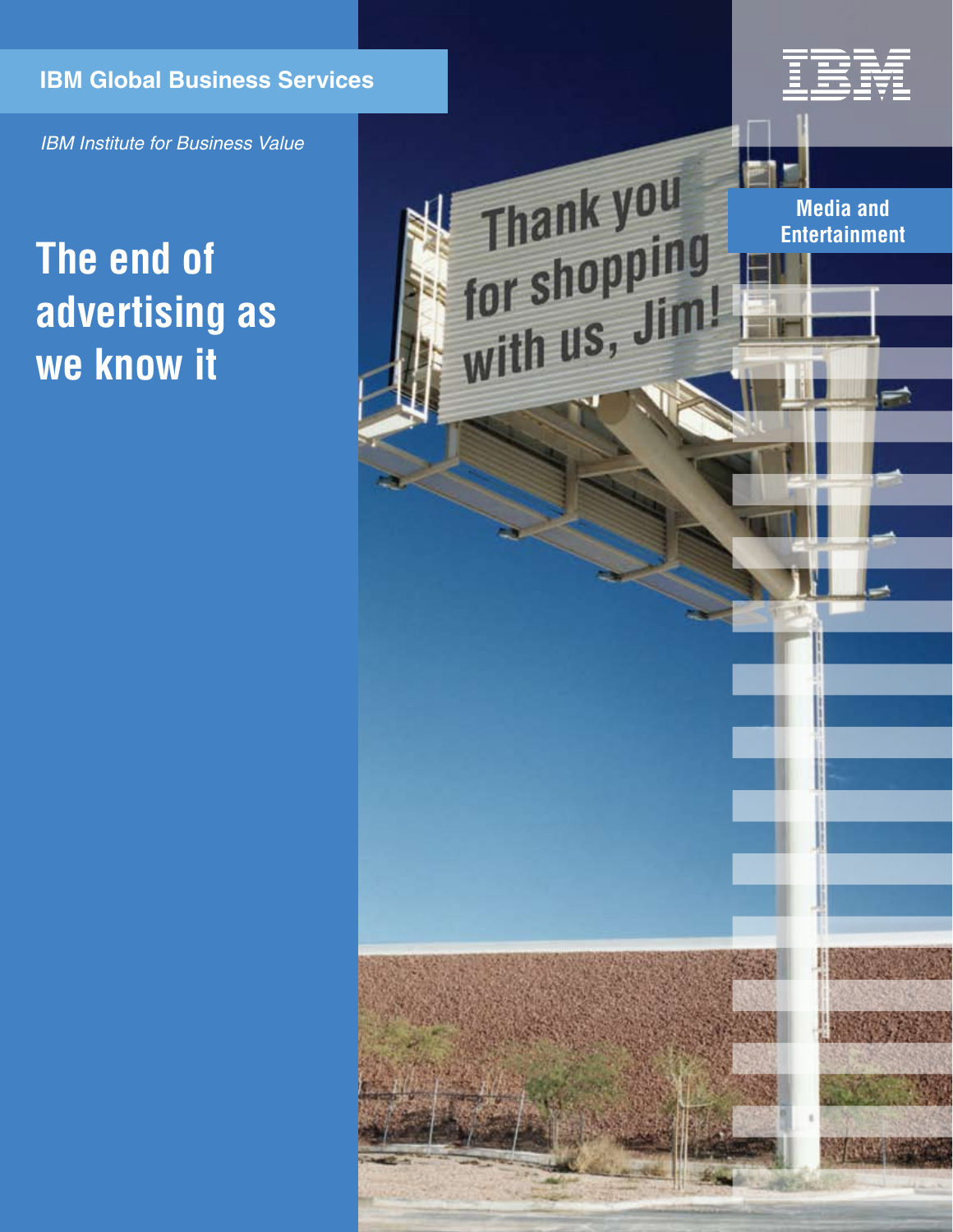## **IBM Institute for Business Value**

IBM Global Business Services, through the IBM Institute for Business Value, develops fact-based strategic insights for senior executives around critical public and private sector issues. This executive brief is based on an in-depth study by the Institute's research team. It is part of an ongoing commitment by IBM Global Business Services to provide analysis and viewpoints that help companies realize business value. You may contact the authors or send an e-mail to iibv@us.ibm.com for more information.

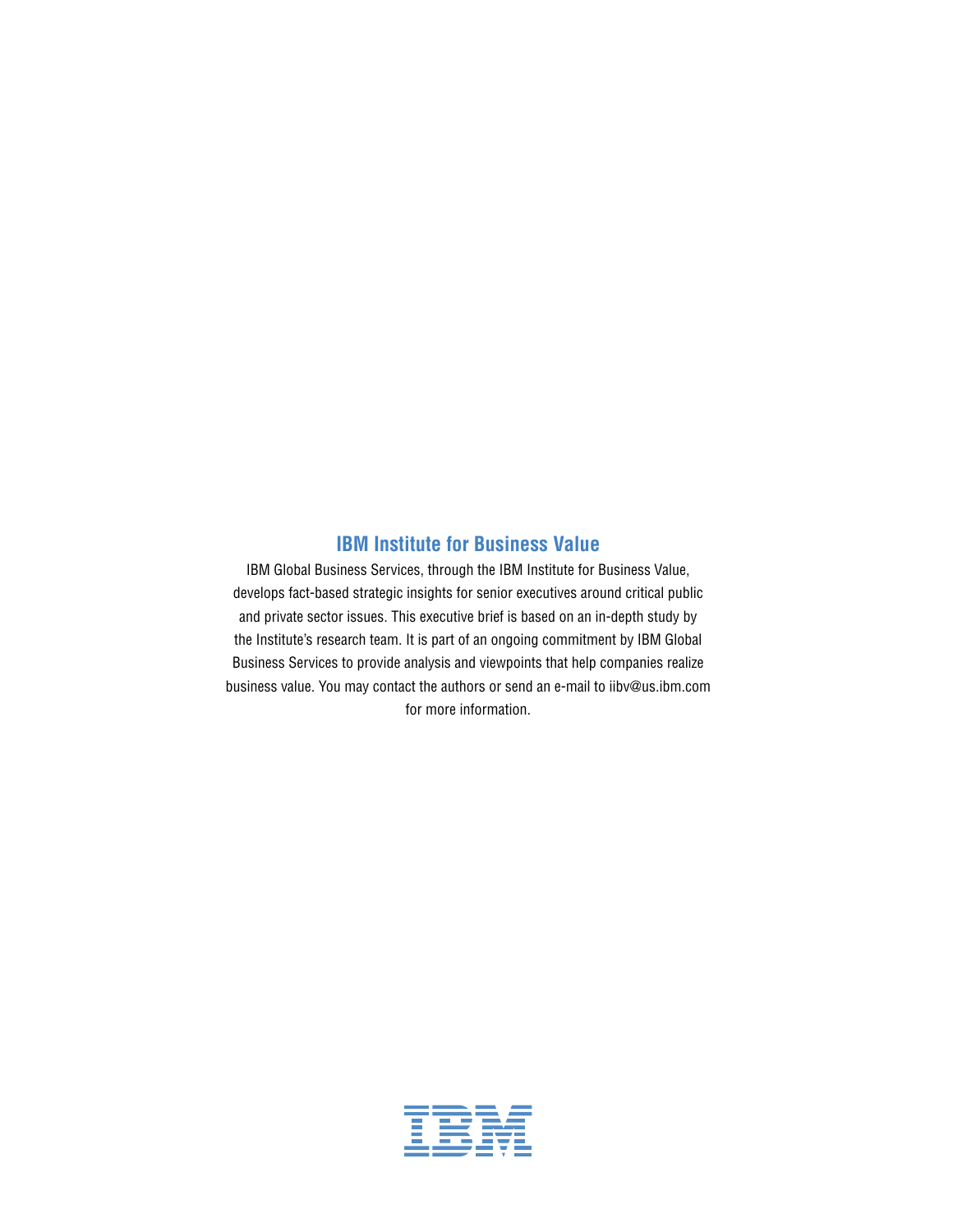# *The end of advertising as we know it*

*By Saul J. Berman, Bill Battino, Louisa Shipnuck and Andreas Neus*

*The next 5 years will hold more change for the advertising industry than the previous 50 did. Increasingly empowered consumers, more self-reliant advertisers and ever-evolving technologies are redefining how advertising is sold, created, consumed and tracked. Our research points to four evolving future scenarios – and the catalysts that will be driving them. Traditional advertising players – broadcasters, distributors and advertising agencies – may get squeezed unless they can successfully implement consumer, business model and business design innovation.*

#### **A glimpse into the future of advertising**

Jim, the Chief Marketing Officer of a consumer products company, used to spend 60 percent of his marketing dollars on broadcast, free-to-air television – a significant portion of which was spent in upfronts. But he never knew exactly who he was reaching or how effective his advertising was.

Now, he has a very different approach…. and is more comfortable with the effectiveness of his marketing. Jim assesses all media channels (television, radio, mobile devices, print, interactive portals and the like) neutrally to determine how best to allocate his marketing and advertising dollars. Recognizing that consumers have increasing control and choice over how they interact with, filter and block marketing messages, it is more important than ever for Jim to know his advertising is reaching individual consumers, not generic zip codes at the household level.

With the help of Cathy, the company's Chief Consumer Officer, he has gained a full understanding of who his target consumers are, where his consumers are going, and how to reach them on their terms across the plethora of media devices they interact with on a regular basis. As consumers move to 360-degree content and information experiences, marketing also personalizes its content to consumers' lifestyle, context and location.

Previously, Jim bought broad-reaching spots, hoping to reach his target audience. But now, targeting, measurement and analysis capabilities that previously were only available for Web advertising are available for all channels. Jim can develop an interactive, integrated marketing plan tailored to his individual target consumer,

 $\overline{1}$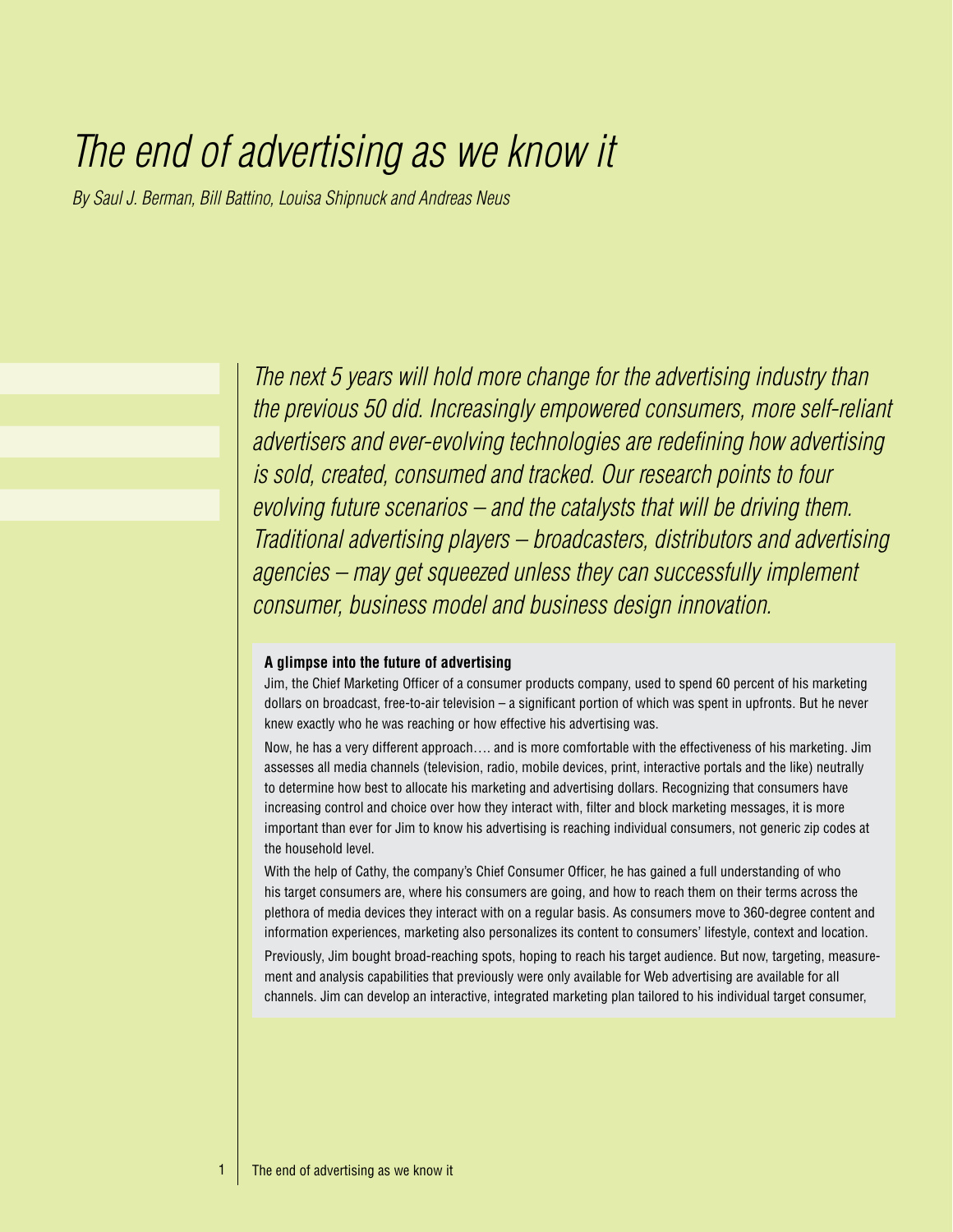and he pays based on actual impact rather than by cost per thousand impressions (CPM). His marketing message follows those customers across content platforms to deliver a consistent experience.

His advertising includes a mix of creative spots and formats, like special interest content, product placement and self-published advertising that are tailored to his consumers' preferences, community affiliations and devices. This enables his target consumers – be they traditional moms in Des Moines, Iowa, urban professionals in Berlin or university students in South Korea – to better experience the value of his product. Jim created his advertising campaigns jointly with broadcasters, semi-professionals and avid product fans (or "influencers"), who develop creative at a significantly lower cost than his traditional agency. Though Jim creates multiple versions of his advertising campaigns in order to appeal to numerous customer micro-segments, his budget has not increased because of the decreased cost of developing creative campaigns. His ROI is also improved, because the advertising is more effective.

Because much of the budget is based on impact, he works closely with the Sales team, and a portion of the direct marketing budget has moved to advertising channels. He is now able to measure the effectiveness of his marketing campaigns through the use of marketing software packages that have centralized and standardized disparate data sources.

Jim's team can purchase much of its advertising space through an open, Web-based platform and manage its impact through a "dashboard" that delivers realtime metrics and analysis across all advertising platforms. Gone are the days of "hoping" advertising works. Jim is now in a world where he has full control of the effectiveness of his marketing spend.

## **Introduction**

"We will see 'neutral' evaluation of all media formats. There is no primary role for linear TV any more." – Managing Director, advertiser, Europe

The trends toward creative populism, personalized measurements, interactivity, open inventory platforms and greater consumer control will generate more change over the next 5 years than the advertising industry has experienced in the last 50. This means that many of the skills and capabilities that were the mainstay of success in the past will need refinement, transformation or even outright replacement.

Based on an IBM global survey of more than 2,400 consumers<sup>1</sup> and feedback from 80 advertising executives worldwide collected in conjunction with Bonn University's Center for Evaluation and Methods, $<sup>2</sup>$  we see four change</sup> drivers shifting control within the industry:

Attention – Consumers are increasingly exercising control of how they view, interact with and filter advertising in a multichannel world, as they continue to shift their attention away from linear TV and adopt ad-skipping, ad-sharing and ad-rating tools.<sup>3</sup> Our survey suggests personal PC time now rivals TV time, with 71 percent of respondents using the Internet more than two hours per day for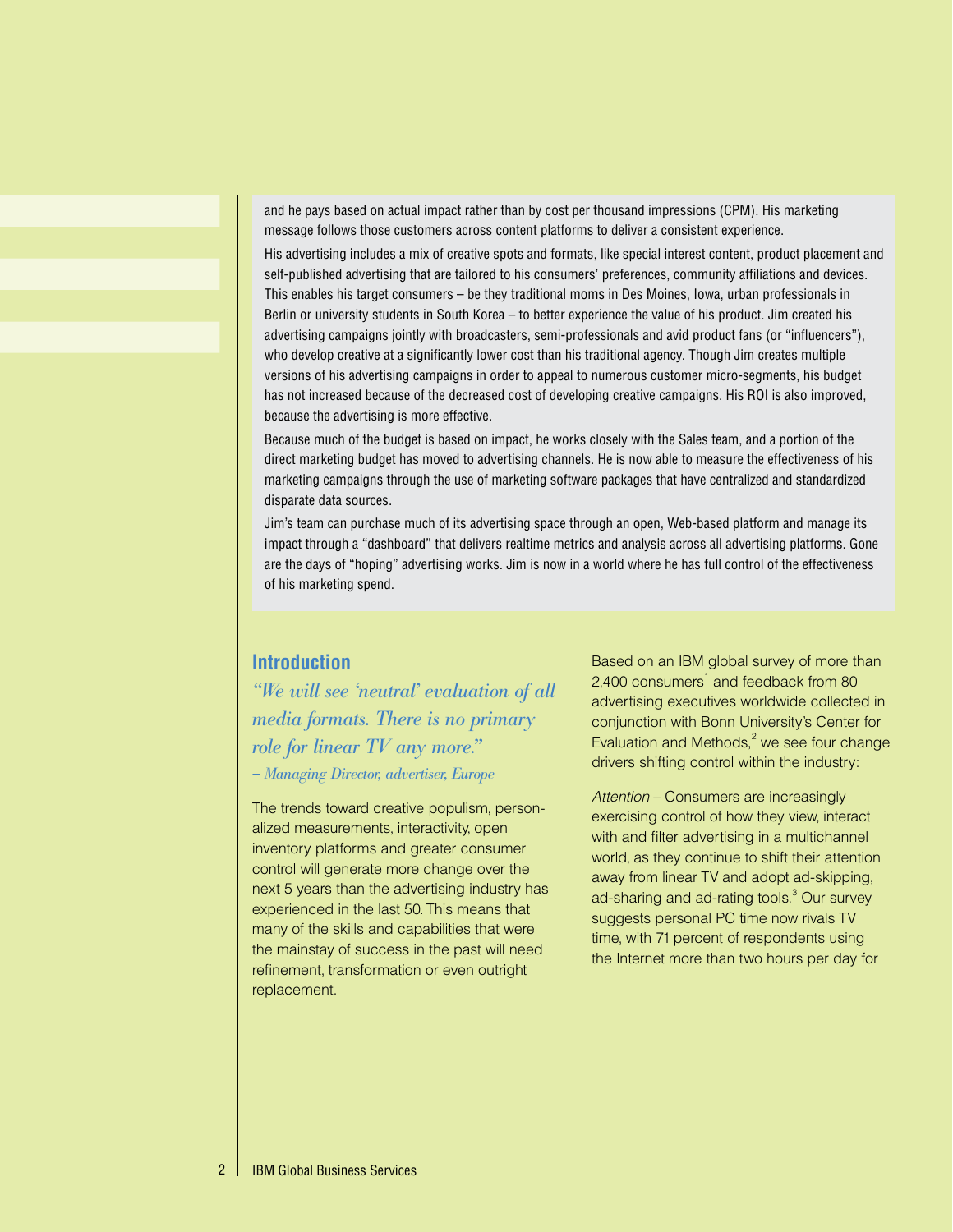personal use, versus just 48 percent spending equivalent time watching TV. Among the heaviest users, 19 percent spend six hours or more a day on the PC versus just 9 percent who watch a similar amount of TV.

Creativity – Thanks to technology, the rising popularity of user-generated and peerdelivered content, and new ad revenue-sharing models, amateurs and semi-professionals are now creating lower-cost advertising content that is arguably as appealing to consumers as versions created by agencies. Our survey suggests this trend will continue – usergenerated content (UGC) sites were the top destination for viewing online video content, attracting 39 percent of respondents. Further, established players, like magazine publishers and broadcasters, are partnering with advertisers to develop strategic marketing campaigns – taking on traditional agency functions and broadening creative roles.

Measurement – Advertisers are demanding more individual-specific and involvementbased measurements, putting pressure on the traditional mass-market model. Two-thirds of the advertising executives IBM polled expect 20 percent of advertising revenue to shift from impression-based to impact-based formats within three years.

Advertising inventories – New entrants are making ad space that once was proprietary available through open, efficient exchanges. As a result, more than half of the ad executives interviewed expect that open platforms will, within the next five years, take 30 percent of the revenue currently flowing to proprietary incumbents such as broadcasters.

To envision four possible scenarios for the industry in 2012, we juxtaposed two of the most uncertain change drivers – the propensity for consumers to watch, block or participate in marketing campaigns; and the openness of advertising inventories. Because players across geographies and media formats will progress at differing rates, these scenarios will likely coexist for the foreseeable future. The four scenarios are:

Continued Evolution: In this scenario, the one-to-many model still dominates, but the industry evolves in response to digital video recorder (DVR) penetration, the popularity of user-generated and peer-distributed content, and new measurement capabilities (albeit for "old" formats). Advertisers, therefore, allocate a greater portion of dollars traditionally spent on direct marketing to channels typically used for brand-oriented advertising.

Open Exchange: Here, the industry morphs behind the scenes, with little to no additional consumer influence. Advertising formats largely remain the same, but advertising inventory is increasingly bought and sold through efficient open exchanges, bypassing traditional intermediaries.

Consumer Choice: Tired of intrusions, consumers exert more control over the advertising they view and filter. Formats evolve to contextual, interactive, permission-based and targeted messaging to retain attention.

Ad Marketplace: Consumers choose preferred ad types as part of self-programming their media choices and are more involved in ad development and distribution. Advertising is sold predominantly through open, dynamic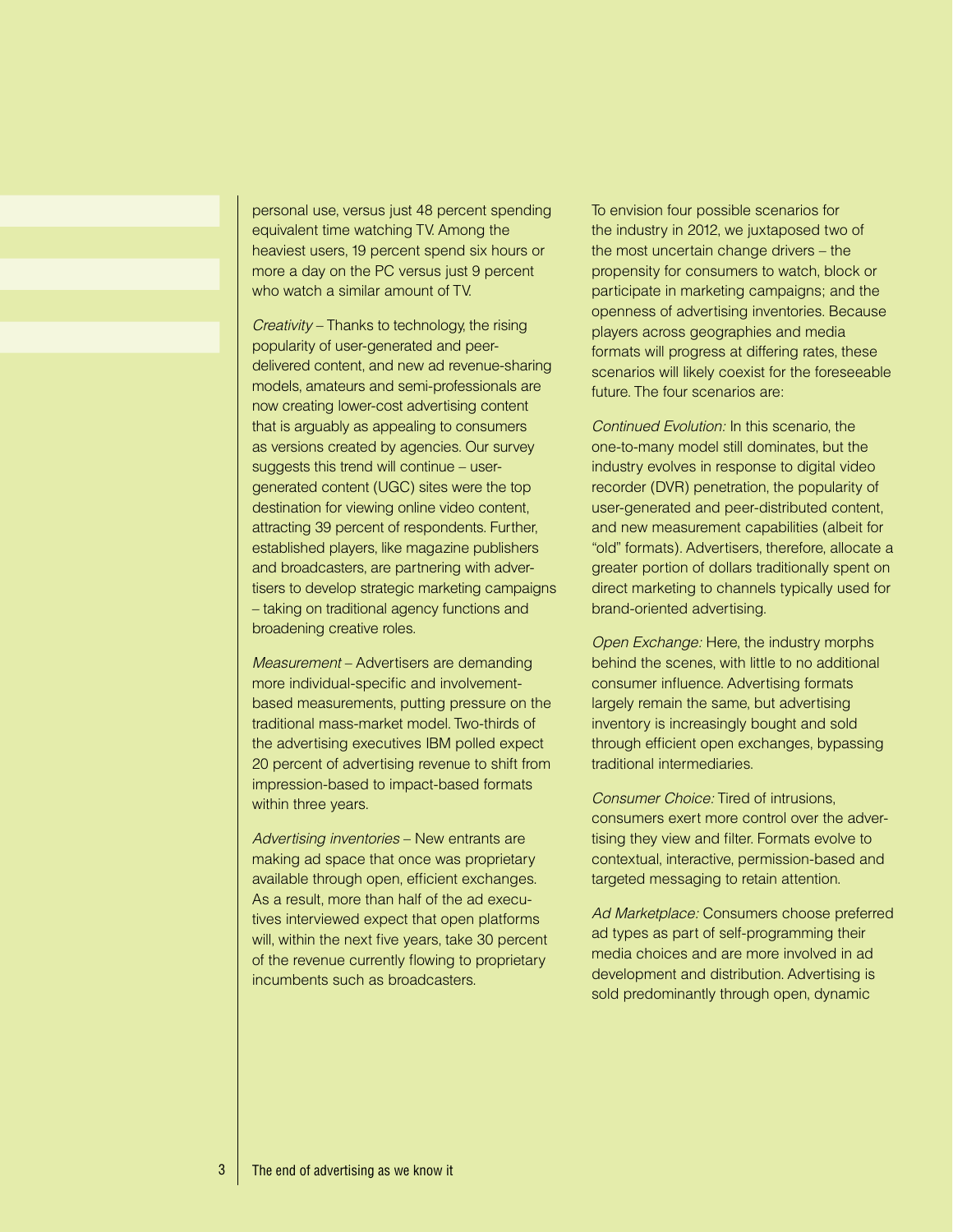exchanges, allowing virtually any advertiser (large or small) to reach any consumer. With new consumer monitoring technologies in place, consumer action drives pricing.

As the advertising value chain reconfigures, broadcasters, advertising agencies and media distributors in particular will need to make a number of "no regret" moves (necessary actions regardless of which scenario plays out in the future) to innovate in three key areas:

1. Consumer innovation: Drive greater creativity in traditional ads, while also pursuing new ad formats across media devices to attract and retain customers. For example, consider tactics like campaign bleeds, microversioning, video ad flickers, pod management and ad-supported content creation (embedded in the programming) to limit adskipping.<sup>4</sup> This also means making segmentation, micro-segmentation and personalization paramount in marketing. Anyone that touches buyers and consumers needs to collect and analyze data to produce relevant and predictive insights.

2. Business model innovation: Pioneer changes in how advertising is sold, the structure and forms of partnerships, revenue models, advertising formats and reporting metrics. For example, broadcasters, agencies and distributors can pursue opportunities such as agency gain sharing, more sponsored shows, impact-based pricing models, usergenerated advertising revenue-sharing models and open inventory, cross-channel sales.

3. Business design and infrastructure innovation: Support consumer and business model innovation through redesigned organizational and operating capabilities across the advertising lifecycle – consumer analytics, channel planning, buying/selling, creation, delivery and impact reporting.

We know advertising remains integral to pop culture and media investment. But it also will need to morph into new formats and new channels and offer more intrinsic value to consumers to capture a meaningful share of fragmented audience attention.

There is no question that the future of advertising will look radically different from its past. The push for control of attention, creativity, measurements and inventory will reshape the advertising value chain and shift the balance of power. For both incumbent and new players, it is imperative to plan for multiple consumer futures, craft agile strategies and build new capabilities before advertising as we know it disappears.

#### **Key questions to consider**

- Will advertisers still need a traditional agency? If so, in what capacity?
- Will traditional programmers lose significant revenue to the Internet, mobile device providers and interactive home portals?
- Will consumers reject outright the concept of interruption marketing in the future?
- Will consumer receptivity vary by medium (for example, mobile devices versus home-oriented devices)?
- Will consumers see value in advertising as a trade-off for content?
- To what extent will advertising inventory be sold through open platforms?
- Do advertising industry players have the customer analytics needed to better understand and reach target customers?
- Are companies organized correctly to create, market and distribute cross-platform content?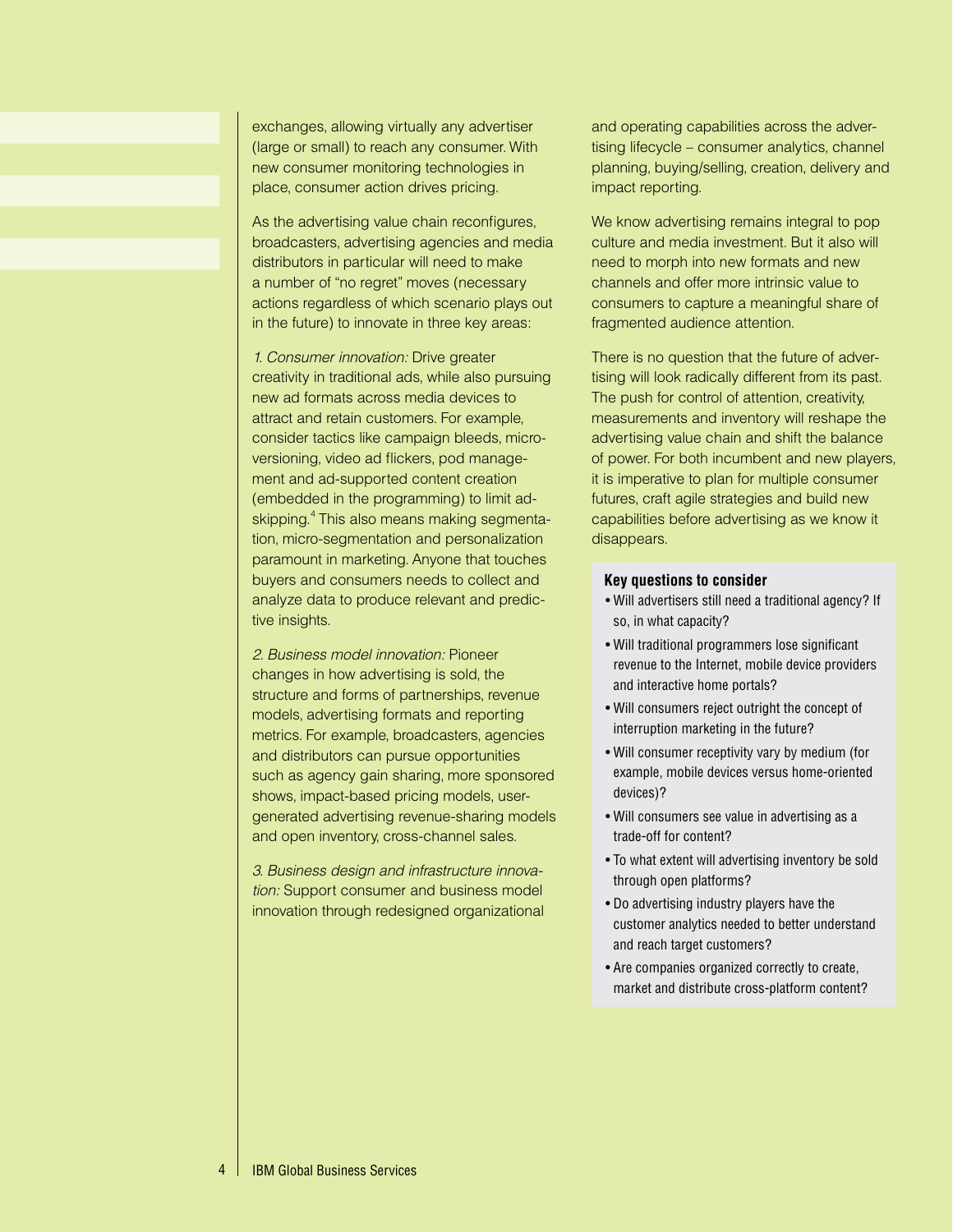# **The end of advertising as we know it**

# **Industry battles and trends: Power shifts**

As advertising budgets shift to new formats and shape the future advertising market, control of marketing revenues and power will hinge on four key market drivers: attention, creativity, measures and advertising inventories. This section will explore these changes and their economic impacts through 2012.

We expect overall ad spend to grow in line with the general health of the economy, but the composition of that spending will change. We have used an amalgamation of industry forecasts for our consensus view in Figure 1. While this spending breakdown is helpful for highlighting the direction of change, the speed and magnitude of this kind of disruptive change tends to be underestimated by traditional forecasting methods. For example,

our analysis shows that the actual growth of Internet advertising has outpaced forecasts by 25 to 40 percent over the past two years.<sup>5</sup>

But even in Figure 1's forecasts – which may be too conservative – digital, mobile and interactive formats are clearly the key to overall industry growth going forward. Mature channels like print, traditional direct marketing and TV have 2010 CAGR forecasts of low single digits, while the combined growth forecast for interactive advertising formats, such as Internet, interactive television promotions, mobile and in-game advertising, is over 20 percent.<sup>6</sup>

Product placement is the only "traditional" marketing tool with comparable growth expectations – spurred by advertisers' desire to drive relevancy and reach for their advertising as consumer control over interruption advertising continues.



*Source: IBM Institute for Business Value analysis based on an amalgamation of industry forecasts.*

**Interactive advertising formats are key to overall industry growth.**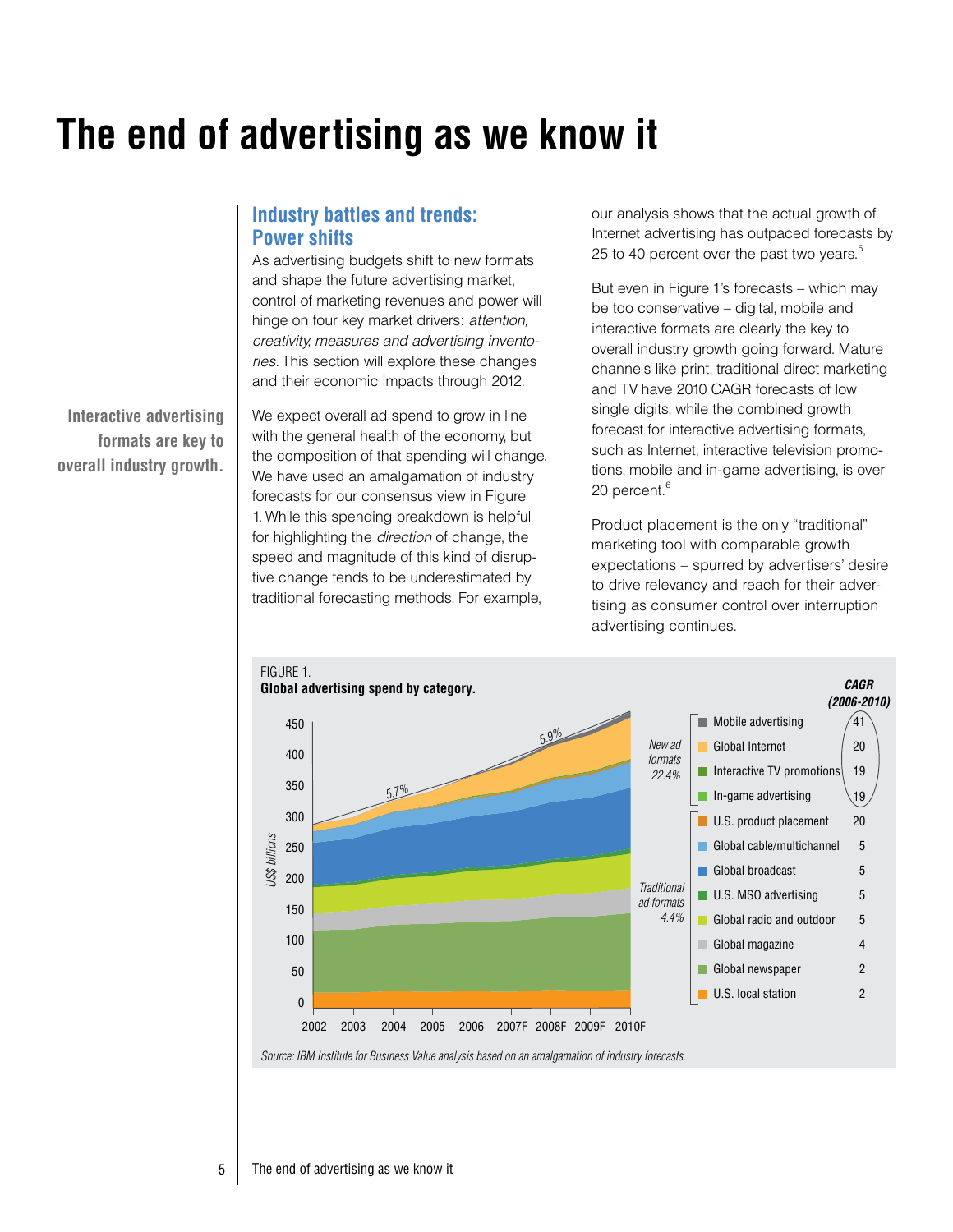While control of attention, creativity, measurements and advertising inventories impacts all forms of advertising and content funding, we are focusing here on TV/video as an illustration of significant change.

## *Attention*

"Consumers will continue to gain more power over content, but they will not 'skip' all forms of advertising. Fewer will pay for all the content they want to consume; there will be new models to trade attention to advertising for content."

 – Account Executive, full-service media agency, North America

As we predicted in our 2002 "Vying for Attention" paper, audiences continue to fragment.<sup>7</sup> While this is not a new phenomenon, we are reaching a critical juncture where new platforms may soon have more impact than TV. Today, consumers have more options for visual entertainment than ever before – TV, PC, game consoles, mobile devices and more. Studies from several countries have shown that, especially for young users, TV is increasingly becoming a secondary "background medium."<sup>8</sup> The primary focus of attention is elsewhere – surfing the Internet, chatting or playing an online game. Our consumer survey showed that more respondents spend significant blocks of time on daily personal Internet usage than watching TV, especially among the heaviest users. This behavior is particularly prominent for younger audiences (ages 18 to 24) and "gadgetiers" (early adopter consumers who own at least four multimedia devices). Our survey also illustrates the ongoing fragmentation of consumer attention and the wide variations in adoption by age groups across content services (see Figure 2). The only content service with mass adoption (greater



### FIGURE 2.

**U.S. content subscription services adoption by age group.**

*Source: IBM 2007 Digital Consumer Study.*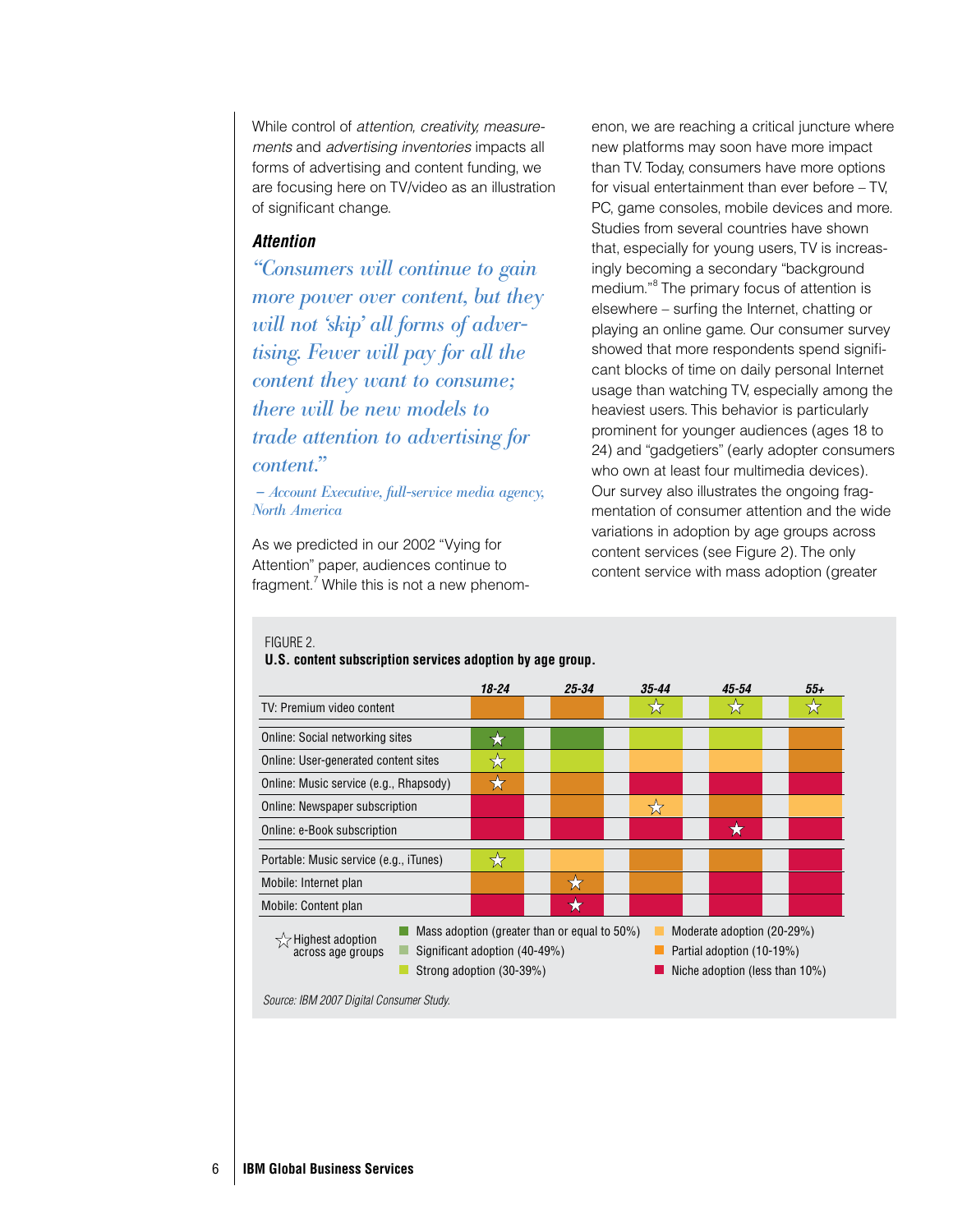than 50 percent) was Social Networking, and this was only among respondents under the age of 35. Younger audiences are far more willing to experiment with new content sources, though less willing to pay, particularly for online services. Older audiences had higher adoption of more traditional services, such as premium content for television and online newspaper subscriptions.

**Advertising spend will eventually synchronize with shifts in consumer attention from television to other media formats.**

As users migrate to new screens for content and information, advertising and marketing will need to shift as well. It is more important than ever to reach consumers where they want, when they want and how they want. And with advertising dollars funding a significant portion of entertainment around the world (sponsoring an estimated 50 percent of television in major markets, for example), the medium, content and advertising spending must synch up.<sup>9</sup>

We are also witnessing the possible substitution of other visual media for TV viewing time. Though mobile video consumption is currently lower than PC video consumption among our respondents, 42 percent said they have already watched or want to watch video on a mobile device. In the United Kingdom, nearly one-third of those who watch mobile TV had consequently reduced their standard TV viewing patterns.

In addition to preferring hot new devices and screens for entertainment, users are also enjoying and exploiting new control tools. With spam-blockers, "do-not-call" and "do not mail" lists in the United States, the DVR and peer distribution tools, marketers are being forced to rethink how to prevent buyers from tuning out.

For example, 25 percent of our U.S. consumer respondents and 20 percent of our U.K. respondents already have a DVR. Given high customer satisfaction rates, forecasters project DVR penetration to reach close to 40 percent

in the United States within the next five years, which poses a significant threat to the traditional TV advertising model.<sup>10</sup>

In our consumer survey, 53 percent of DVR owners in the United States report watching at least 50 percent of television content on replay, supplying them with the fast-forward capabilities that allow ad-skipping. As DVRs gain traction across demographic groups and consumer segments, traditional television advertising may be the first major casualty of changing media consumption habits. And though new commercial rating tools can now track viewership via DVR, industry debate continues about the true value of an ad if it is viewed after the initial, targeted broadcast period.

Multimedia devices are also proliferating, though adoption behaviors vary by country. For example, respondents from Germany appear to prefer portable devices and are far more likely to have MP3 players and Internetenabled phones than any other country. Almost 70 percent of German respondents own an MP3 player, and almost 40 percent have an Internet-enabled phone, compared to global averages of 50 percent and 20 percent, respectively. In Japan, portable game player adoption is widespread, with almost 40 percent of respondents owning one, versus between 15 and 23 percent in other countries. U.S. respondents report higher adoption of living-room-related devices, such as DVRs, high-definition television sets, and game consoles, but have lower adoption rates for portable devices, such as MP3 players, Internet-enabled phones and portable game players, than other countries. Finally, video on demand (VOD) habits vary, with close to 50 percent of U.K. and U.S. respondents having already watched VOD, as compared to less than 5 percent of Germany and Japan respondents who have done so.

 $\overline{7}$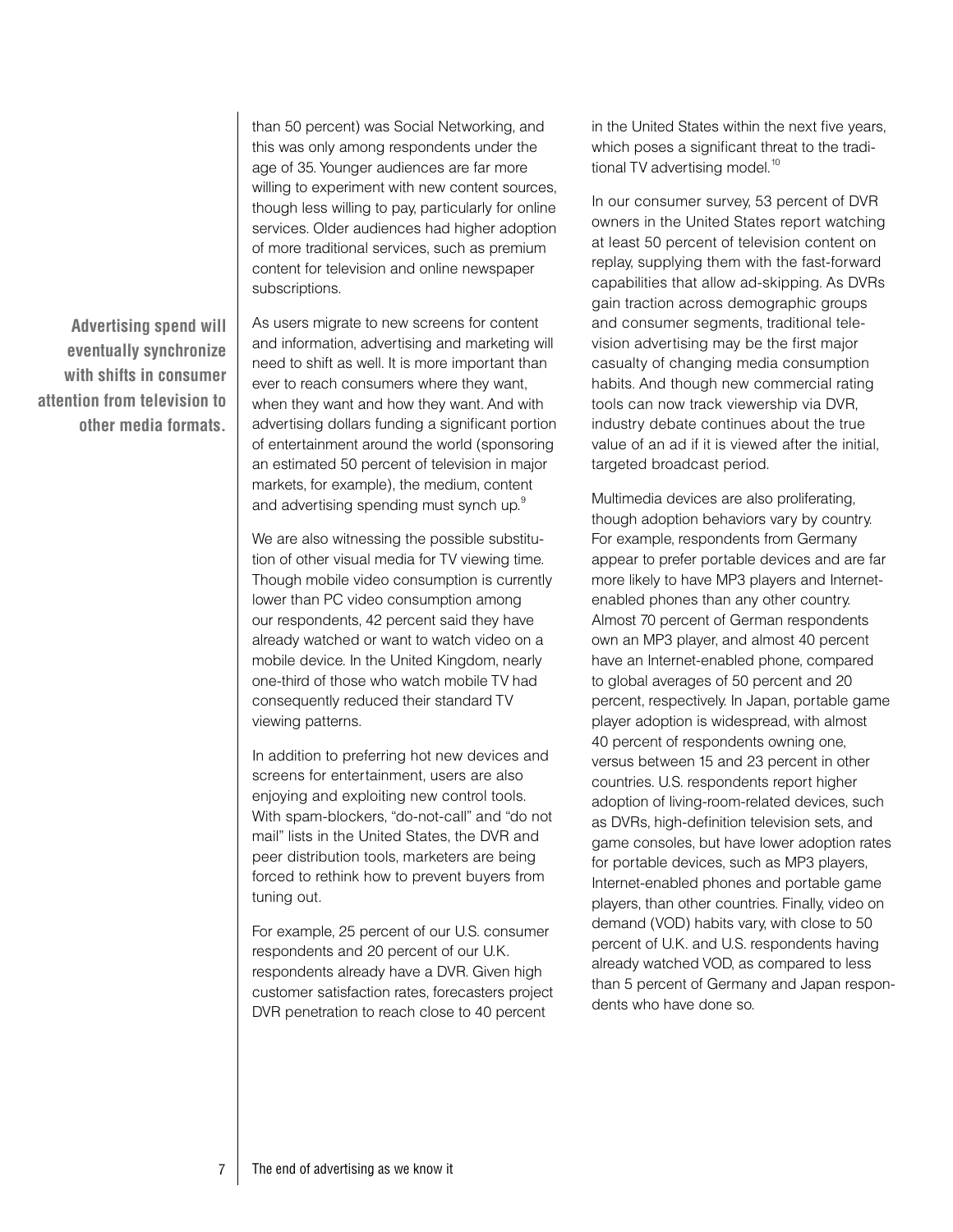What do these trends mean for the industry's bottom line? Nearly half of the respondents in our advertising executive interviews expect a *significant* (i.e., greater than 10 percent) revenue shift away from the 30 second spot within the next five years, and almost 10 percent of respondents thought there would be a *dramatic* (i.e., greater than 25 percent) shift.

As consumers turn away from traditional television and toward new content sources, such as popular online sites (like YouTube, MySpace and Facebook), games, mobile and other emerging entertainment platforms, the shift in attention will eventually be reflected in advertising, subscription and transactional fees. This puts at risk the revenue base of incumbent, traditional content distributors and aggregators – especially for those that do not produce content or own rights to distribute content on these newer channels.

As shown in Figure 3, growth in Internet advertising far exceeds that of traditional channels like television. And while no evidence suggests a one-to-one correlation of advertising revenue with this audience migration to new channels,

#### FIGURE 3. **Index of U.S. ad-spend growth: All television versus consumer Internet.**



*Source: IBM Institute for Business Value analysis based on an amalgamation of industry forecasts.*

we believe that the current large discrepancy between advertising revenues and eyeballs will shrink significantly over the next five years.

The majority of the advertising executives we interviewed expect significant dollar shifts from traditional advertising vehicles to search, mobile, Internet Protocol Television (IPTV), VOD and online video ads. Advertising industry incumbents could lose out entirely if they do not keep up with advertisers who are following their audiences into new channels.

## *Creativity*

"Consumer-created advertising will have all the appeal of anything crafted by the agencies, and will be 'coopted' by the brands themselves." – CEO, advertiser, Asia Pacific

In addition to new tools for control of what consumers choose to view, lower cost tools are also available that allow new creative input from consumers, semi-professionals, amateurs and nontraditional players. Inexpensive videoand photo-editing tools create opportunities for hobby tribes and individual users to selfproduce entertainment and advertising – a form of creative populism. At the same time, content owners are increasingly partnering directly with advertisers to develop innovative and strategic marketing campaigns that go beyond the traditional advertising formats.

Our consumer survey shows users – particularly those in the United States and the United Kingdom – are increasingly willing to participate in social networking sites, with 26 percent of U.S. respondents and 20 percent of U.K. respondents having already contributed content. And though not quite as popular yet, users are starting to create video content for UGC sites, with 9 percent of German and 7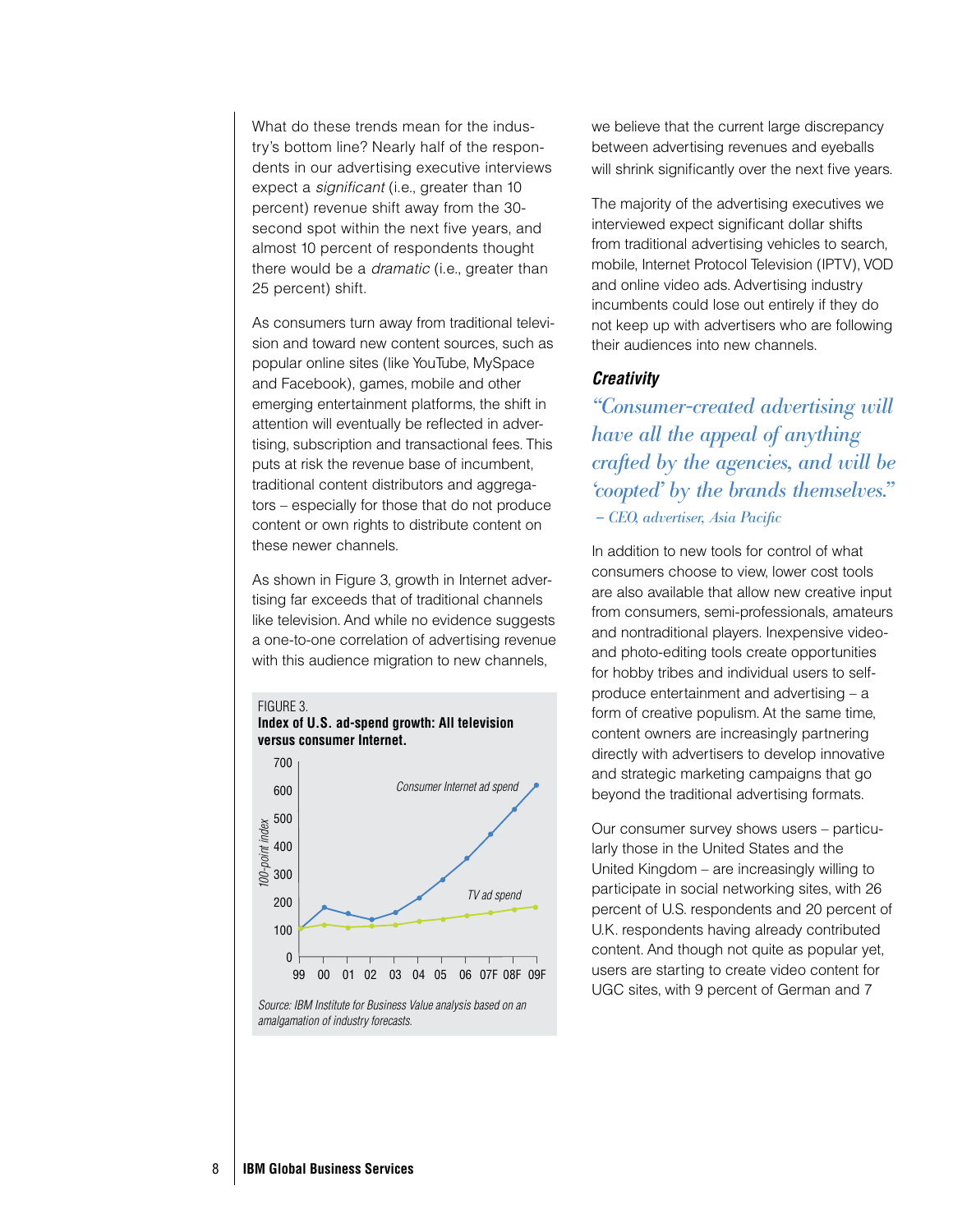percent of U.S. respondents reporting they have contributed to those sites (see Figure 4).

We also see evidence of consumers becoming trusted influencers. When asked about how they find content on UGC sites like YouTube, 32 percent said they followed recommendations from friends. We expect the power of communities to grow as tools for community-based recommendations improve. The "voice" delivering a message, along with its perceived authenticity, will become as powerful perhaps as the message or offer.

There are also other creative forces at play. In addition to users, other members of the value chain – such as content owners and broadcasters – are increasingly working directly with advertisers to drive nontraditional campaigns, bypassing the agency's intermediary role as the cost of production declines and tools become generally accessible. For example, creating a professional video ad typically costs around US\$100,000 to US\$350,000 or more, which is prohibitive for most small businesses. However, cheaper tools and community-based or semi-professional content creation can lower production costs to reasonable levels, making them affordable for small and mediumsized businesses that cater to niche markets. Current TV, for example, pays US\$1,000 for viewer-created advertisements (V-CAMs) that it chooses to air. $11$ 

Further, content owners are broadening their creative roles, taking on responsibilities that previously belonged to agencies. There are already many examples of broadcast and publishing content owners that are displacing traditional ad agencies in creative and campaign planning. Companies like Conde Nast's Media Group have creative units that work directly with advertisers to produce and distribute custom advertising programs often at lower prices than agencies by charging cost for creative services and making their money on the media.<sup>12</sup> Conde Nast trades on its ability to blend images, characters and stories from content into relevant, marketing campaigns, relying on a panel of more than 100,000 consumers to evaluate the advertising.<sup>13</sup>



**Percentage of global respondents who visit and/ or contribute to social networking or UGC sites.**



UGC impacts the industry through two primary avenues: content production and attention influence. We've already discussed the rise of semi-professionals, user enthusiasts and amateurs producing content. Now, let's link back to issues of attention, a circular topic of sorts. As new types of content are created, audience fragmentation increases. The advertising executives we interviewed expect a significant portion of content consumed on different devices to be user-generated within five years – nearly 15 percent of TV time and about 25 percent of PC time. This means that there is an opening for new aggregators and distributors – the likes of YouTube, Grouper or Current TV – to capture a share of revenue that would have previously gone to traditional programmers or channels.

**Within five years, advertising executives expect 15 percent of television viewing time and 25 percent of PC time to be devoted to user-generated content.**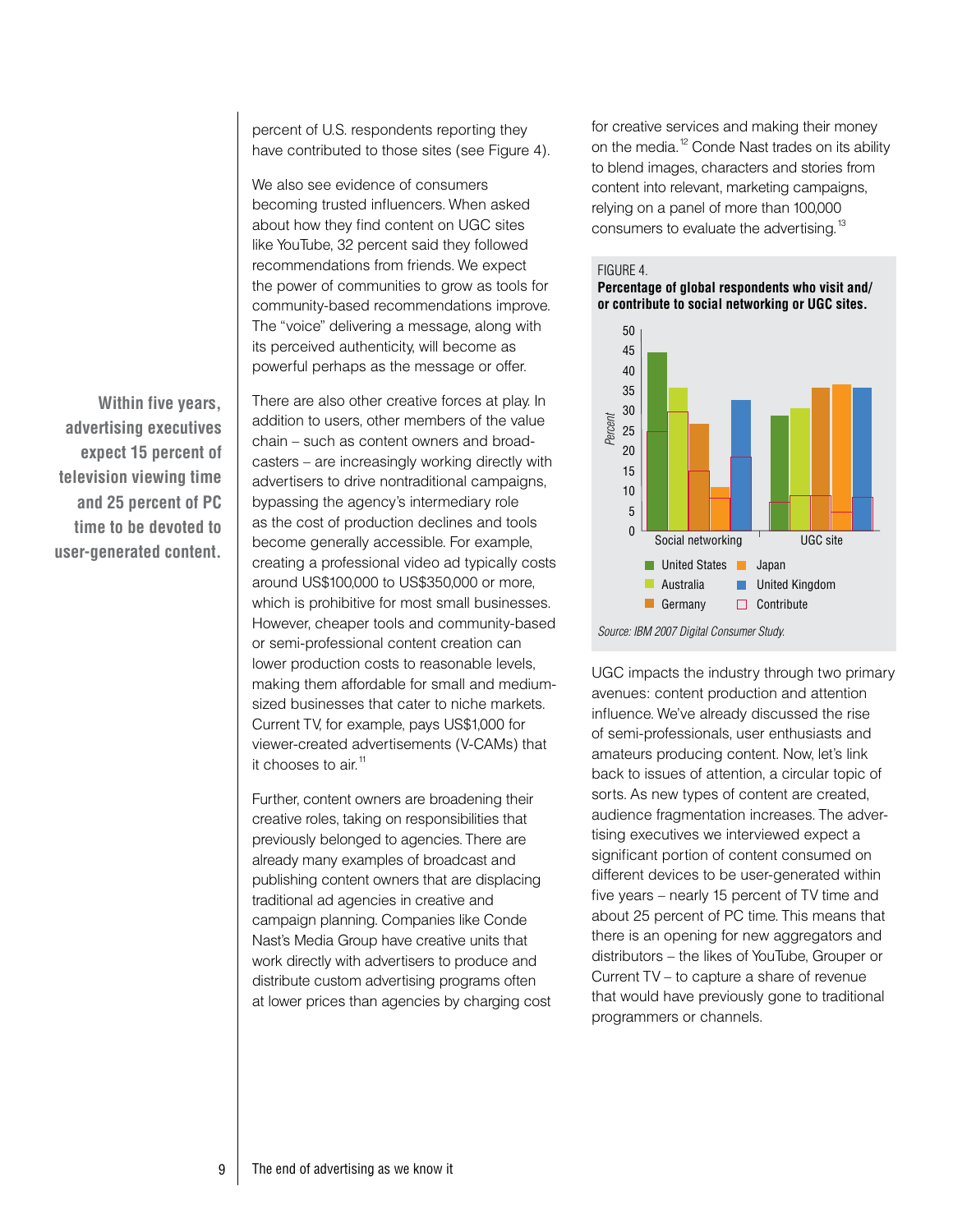The majority of the respondents in our panel of advertising industry executives also indicated that UGC is not "hype" and is here to stay. They also felt that inexpensive video production tools will increase competition among professionals, amateurs and semi-professionals.

As a result, content owners, distributors, advertisers and agencies are all becoming more creative about how to reach the target consumer. For example, broadcasters are making use of content bleeds in advertising pods – where characters become a part of the commercial message. On the flip side, product placement continues to become more popular as a way to integrate the marketing message directly into the program itself. There are also an ever-increasing number of new ad formats to capture the consumer's attention, both on the TV screen and on the Web. Formats like short-form video, flickers, bugs, banners and pop-ups continue to evolve. Finally, players are doing a better job of matching the ad content with the programming content to drive relevancy. The recent results of an ongoing study by TiVo Inc. concluded that relevancy outweighs creativity in TV commercials.<sup>14</sup> The ads least likely to be skipped were welltailored to their audience – they were often those ads that aired during the daytime on cable (where shows have smaller, niche audiences and it's easier to determine viewers' interests) or during prime time on directly relevant programs.<sup>15</sup>

With a wider group of content creators contributing to the mix, pieces of the creative value chain may commoditize or experience price pressure (similar to how independent films have lowered the cost of one echelon of filmmaking). The advertising value chain will therefore need to proactively integrate the more creative parts of its team, or others will do so from outside.

## *Measures*

"It is becoming increasingly easy to measure actual viewership, engagement and response. Having that accurate information will greatly alter the way advertising is produced and disseminated and how it is ultimately paid for."

– Account Executive, full-service media agency, North America

Evolving technologies, coupled with advertisers' demands for improved targeting, accountability and ROI, are driving changes in measurement and associated advertising business models. As consumer attention continues to fragment, measurements will only remain relevant if advertisers track finer segments and perhaps even individual viewers.

We therefore predict individual- and microtargeting becoming prevalent across all media formats. In addition to requiring new partnerships and investment, this kind of advertising will also necessitate a major increase in the number of creative spots and campaigns to reach targets with niche or specialized messages. More spots will likely mean lower average price points on creative. Companies like QMeCom are allowing for customization with automation, so that hundreds of creative outputs take the place of the mere one, two or five variations common in days past.<sup>16</sup>

Hardware (i.e., set-top-box-based, headend-based, portable device) and software technology advances are enabling improved targeting and response tracking capabilities across media formats. Companies like TiVo and Nielsen are beginning to supply realtime, non-sampled measurements of ad-skipping,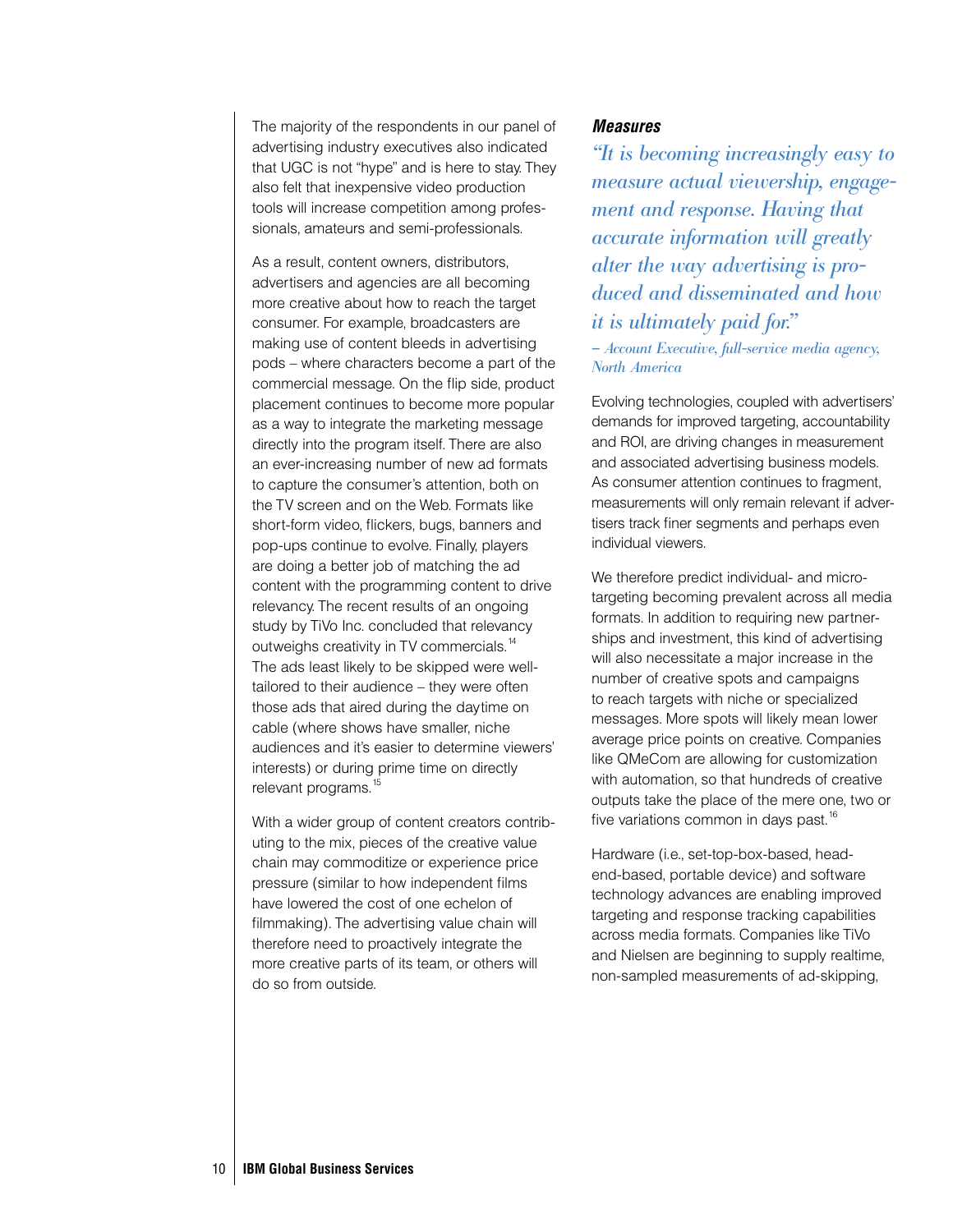**Two-thirds of the industry executives we interviewed expect 20 percent of advertising revenue to shift from impression-based to impact-based formats within three years.**

purchasing influence and the like.<sup>17</sup> Other companies are moving toward providing targeted delivery capabilities across media platforms, based on a combination of user behavior and opt-in data.

Furthermore, a new breed of Chief Marketing Officer (CMO), conversant with Internet metrics, is seeking more focused targeting and accountability (ROI) for marketing budgets across channels. As the first generation of professionals who have grown up with the Internet rises to positions of responsibility among advertisers, we are likely to see more experimentation and a greater readiness to adopt new platforms – especially if they can demonstrate effectiveness.

Two-thirds of our global advertising industry executive panel expects 20 percent of advertising revenue to shift from impressionbased to impact-based formats within three years (see Figure 5). Targeting, measurement and accountability capabilities will have to evolve to reflect new advertiser goals and demands. This shift will be particularly critical for traditional TV, as it is increasingly delivered digitally. New types of advertising, such as

#### FIGURE 5.

**Time horizon for shift from impression-based to impact-based advertising.**



*Source: IBM 2007 advertising industry executive interviews and panel discussions.*

pod management, skip-resistant creative campaigns, greater creativity immersed within ads (to entice people not to skip), more dynamic product placements and more, should produce greater impact.

Finally, while much of the current industry discussion is related to new measures for arguably "old," one-to-many advertising formats, the era of truly interactive, experiencebased advertising is coming. For example, in virtual 3D worlds, audiences can use and interact with a brand, rather than just be "exposed" to it. And these new advertising experiences are marching forward largely without leadership from established broadcasters, agencies and advertisers.

These trends imply the boundaries between "local" and "national" advertising will blur. Media companies historically strong in local advertising (e.g., cable, newspapers) will have to improve their interactive capabilities, while national advertisers (e.g., Broadcast TV) and interactive players will have to improve upon their local targeting capabilities (meaning, know where the consumer is).

#### *Advertising inventories*

"The U.S. television advertising upfronts are not likely to exist more than another few years."

– Executive, major online media aggregator, North America

Today, most inventory systems, such as the television upfronts in the United States, involve relatively few buyers and sellers, most of which are very large companies. For example, GroupM, of the London-based WPP Group,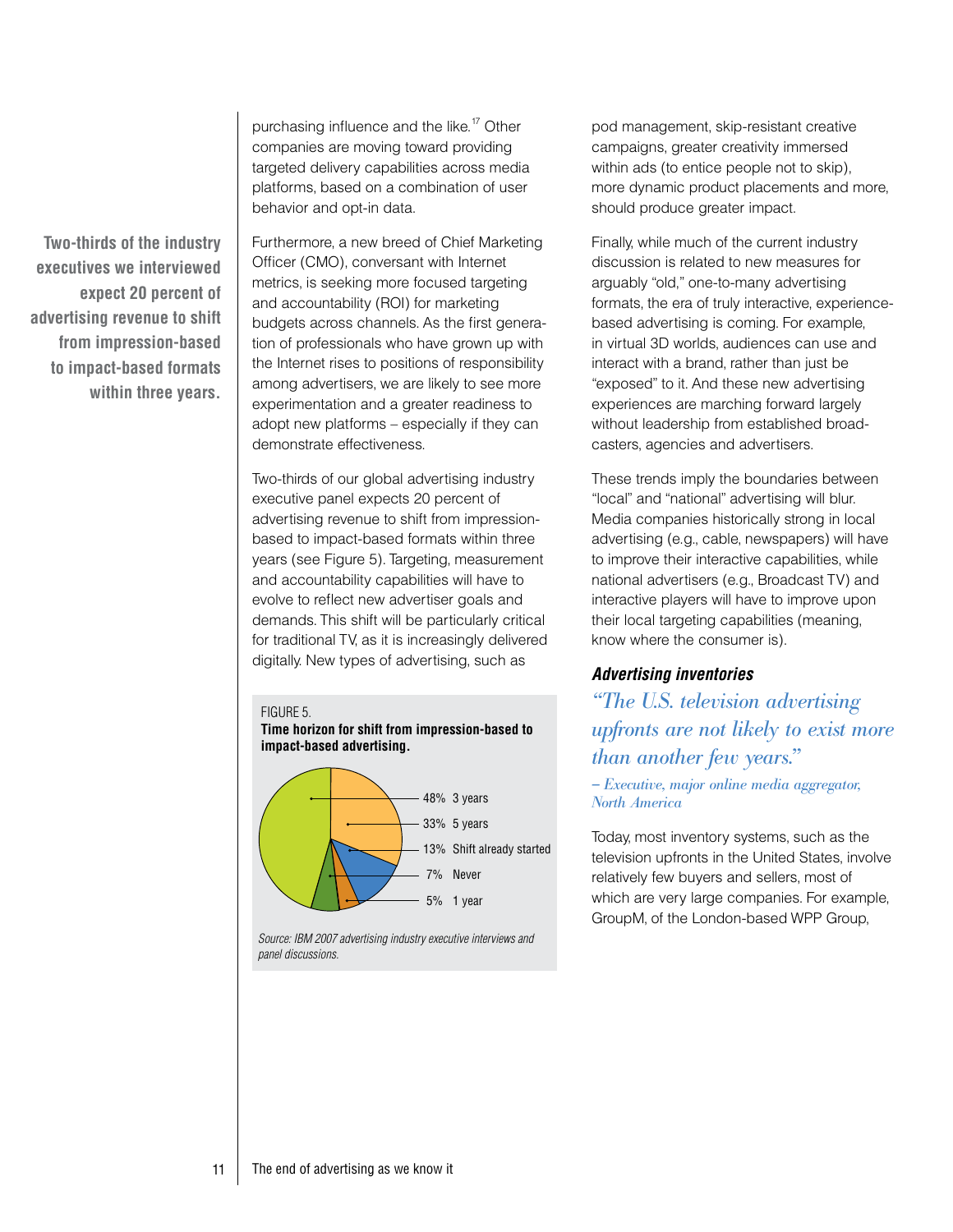**According to our industry executive panel, 30 percent of advertising revenues will shift from traditional incumbents to automated placement/auction platforms within the next five years.**

sealed the first major deal of the 2007 upfront season with a multiplatform, US\$1 billion agreement with NBC Universal.<sup>18</sup>

New platform players are offering advertisers the ability to purchase ads via aggregated networks. These capabilities provide key benefits such as: improved inventory management, improved pricing transparency, streamlined buying/selling processes, and improved analysis and reporting capabilities. These new entrants/platforms are positioned to capture an important part of the future advertising and marketing value chain. Going forward, we anticipate that inventory management systems will become more open and transparent and will involve a larger number of smaller buyers and sellers.

The majority of our advertising industry executives agreed with this directional trend. In fact, they predict a significant shift in control of advertising revenues, with more dollars flowing from private to open markets over the next five years. The panel also expects 30 percent of advertising revenues to shift from traditional proprietary sales models to placement/auction platforms within the next five years. However, changes to back-end platforms, along with the increased willingness of suppliers to sell both remnant and premium inventory through these open systems, will be required in order for this revenue shuffle to occur.

The reason for this trend? As revenues shift in response to consumer fragmentation, it will no longer be efficient to have dedicated platforms for each channel. Market forces will move the industry to open, dynamic platforms capable of following a customer by serving messaging across multiple channels. This is a natural progression caused by the shift of advertising dollars across channels, which, in turn, is driven by advertisers seeking to follow their customers' interests as content is increasingly divorced from devices.

Internet players have shown themselves to be more adept at extending their predominantly online platforms into other channels. Google, for example, is leveraging its tracking capabilities and matching algorithms for both new and traditional channels, such as radio, TV and print through its acquisition of dMarc, partnerships with EchoStar and Astound Cable, and the launch of Google Print Ads.<sup>19</sup> This is a shift in focus to adjacent growth opportunities from Google's initial focus on paid search.

Investments in the traditional advertising space by new entrants may pose a threat to current value-chain incumbents. As fragmentation becomes a permanent fixture within media and entertainment, advertisers will be forced to move to more efficient and dynamic platforms capable of managing inventory, planning, delivering, tracking and measuring effectiveness of advertising across multiple channels and in realtime.

# **Future scenarios: Scenarios of disruption**

To assess the degree and depth of change expected, we used a process called scenario envisioning. In this process, the most disruptive and uncertain variables are combined to create and articulate a variety of extreme outcomes for the year 2012.

Our scenarios are based on the following two variables, which we believe will be the most disruptive over the next five years:

- Marketing control: The propensity of the consumer to control, interact with, filter and block marketing messages
- Advertising inventory system control: The degree of movement from controlled, impression-based ad inventory systems to open auction or exchange platforms for advertising spots.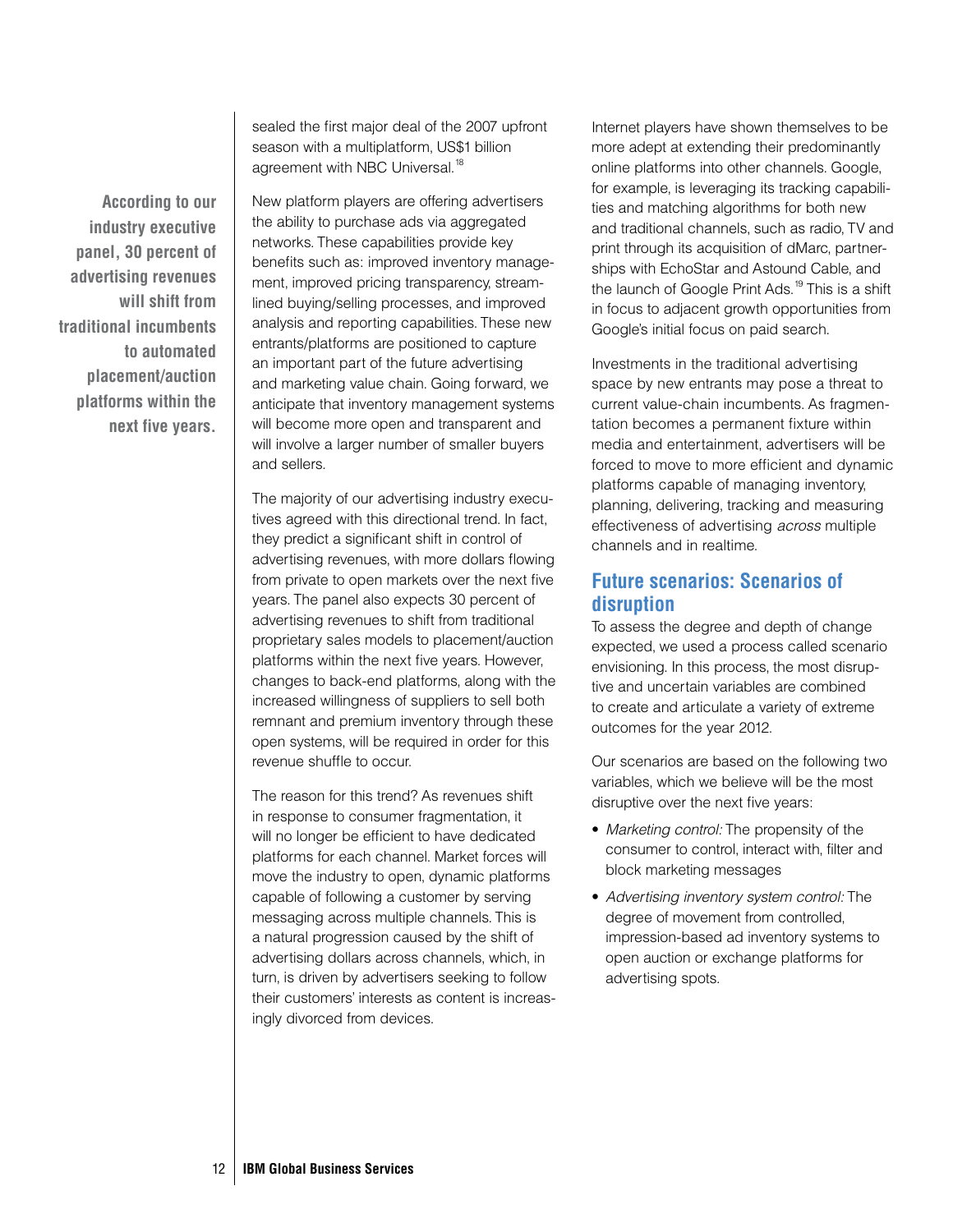

In Figure 6, the x-axis illustrates how the control of media consumption is shifting from providers to consumers. As we move to the right along the x-axis, consumers wrestle more and more control over their media experiences from providers.

The y-axis illustrates the change from closed inventory to open auctions. As we move up the y-axis, more television, print and interactive advertising deals become accessible to smaller, independent buyers and sellers.

Based on these two variables, four scenarios emerge:

**The two variables likely to be most disruptive to the industry's future are: the increasing degree of consumer control over marketing and the shift toward open exchange platforms for advertising sales.**

Continued Evolution is arguably the least disruptive scenario, though it still involves rapid change from today's one-to-many advertising model. Control, in large part, remains with content owners and distributors, but growing consumer demand for control forces some progressive adjustments. The industry cannot ignore the implications of the current DVR penetration level and the associated adskipping behavior it enables, the explosive growth in popularity of UGC and related advertising opportunities, or the measurement capabilities now available to track ad viewership. These factors imply a bifurcated market

– one in which a portion of consumers can still be addressed through traditional advertising models, while others must be attracted through interactive and innovative strategies. Increasingly sophisticated targeting, measurement and accountability tools enable advertisers to continue to allocate a greater portion of dollars traditionally spent on direct marketing to channels historically reserved for brandoriented advertising. Traditional agencies will continue consolidating in their efforts to respond to advertisers' demands for seamlessly integrated, cross-platform planning, buying, delivery and measurement services. Similarly, broadcasters and distributors will continue to focus on horizontal advertising opportunities for advertisers.

Open Exchange represents a scenario in which the industry changes behind the scenes, primarily driven by distributors – traditional players like Multiple Systems Operators (MSOs) and Telcos, as well as newer technology players – with little to no additional consumer-driven change. In other words, marketing stays the same as what was described in Continued Evolution, but the process of buying, selling and delivering becomes more efficient. Also similar to the Continued Evolution scenario, majority control remains with content owners and distributors rather than with consumers, and a majority of consumers continue to passively ingest marketing messages without a great deal of interference or proactivity. However, efficiency efforts – largely driven by new entrants – shuffle profits and power within the industry. A significant portion of advertising inventory that was proprietary is now "open" – sold through exchanges, as a result bypassing traditional intermediaries. New exchanges take major share in all advertising categories, and inventory that was once exclusively available to large advertisers – including historically proprietary national television spots – is now available to smaller buyers.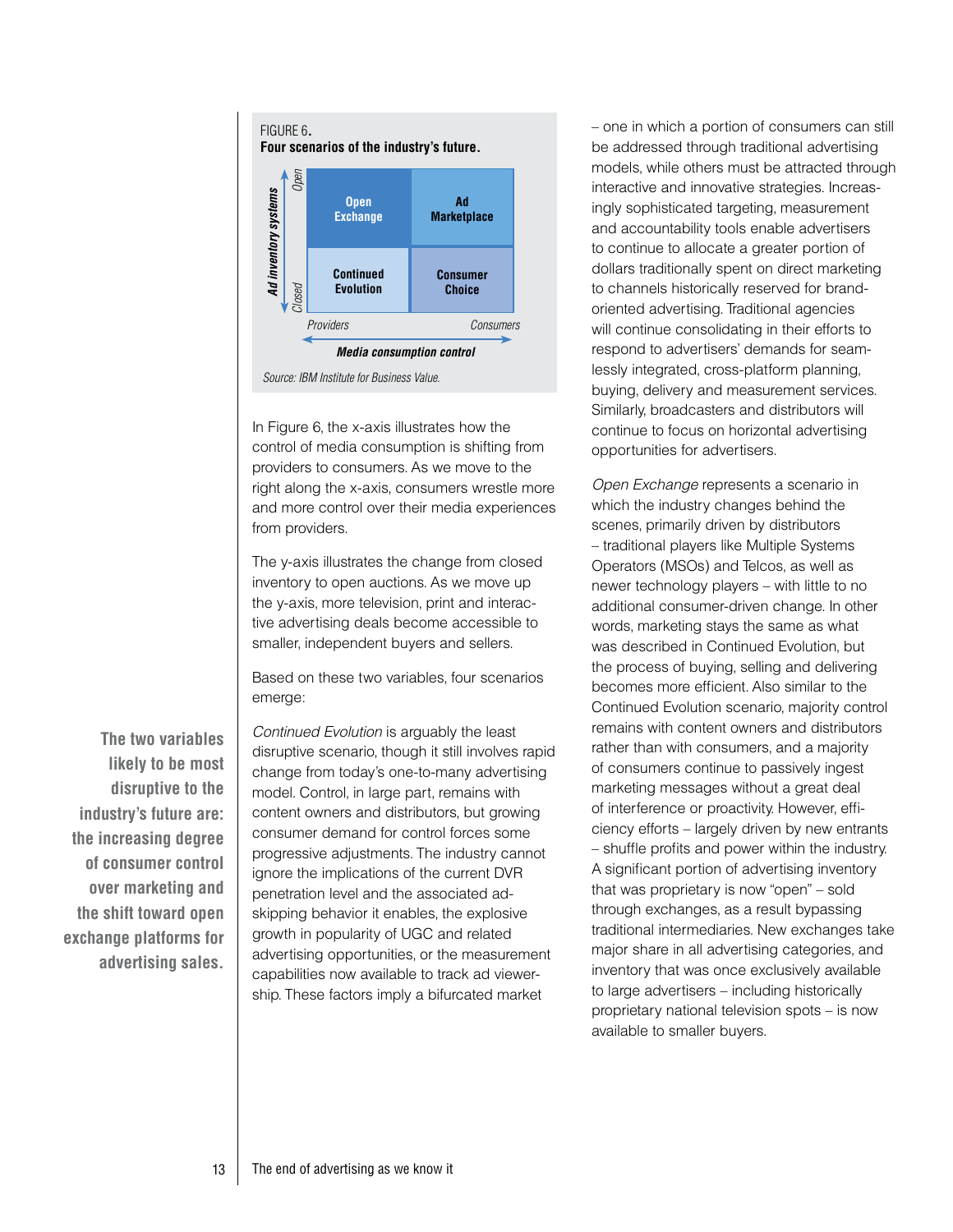Consumer Choice is a scenario in which advertising formats change at the behest of consumers who are tired of interruption or intrusive marketing. Consumers exhibit more control and choice over the types of advertising that they choose to view and filter. Advertising formats, therefore, evolve to contextual, interactive, permission-based and targeted messaging to retain consumers' attention and to help minimize both irritation and "tuning out." To remain relevant, distributors offer consumers choices – in some cases, enabling the consumer to select the appropriate advertising "packages" that are most appealing or relevant. For example, a consumer might request advertising be confined to automotive, male-oriented consumer products, travel and leisure. At times, these choices will act as currency, with consumers opting-in for messaging in exchange for content. In other cases, relevancy is determined by combining opt-in information with behavior analysis of television, the Web, mobile and beyond. New measurement capabilities and consumer rating tools become a crucial component of any advertising deal.

Ad Marketplace, compared to all other scenarios, is the most disruptive. Significant change in back-end systems and consumerfacing marketing enable new entrants to emerge across the value chain. In this scenario, consumers reject traditional advertising and instead choose their preferred ad types as part of self-programming their media choices. The user-generated and peer-delivered content trend explodes, and consumers become much more involved

in ad development and buzz/viral distribution of brand information. Further, back-end players revamp the process behind the scenes. Because this scenario involves a truly open, dynamic exchange, virtually any advertiser can reach any individual consumer across any advertising platform – as long as the advertising is relevant and appealing. Consumers have significant choice over the types of advertising they choose to see – and can decide the specific content and form of their advertising. And with new consumer monitoring technologies in place, consumer action directly impacts the price of an ad – driving bids up and down. Advertisers can know immediately whether a spot or interactive experience is producing anticipated results. Likewise, media networks will know immediately if they have increased or decreased reach – with prices calibrating elastically. The definitions of "reach," "effectiveness" and even "marketing" itself change entirely.

### *Scenario evolution*

Based on their legacy assets and ability to develop new media capabilities, players across the value chain will take different evolutionary paths (see Figure 7). Though we believe the industry will eventually become an "Ad Marketplace," multiple scenarios will likely coexist for the near term.

Signs of this evolution are already evident in the marketplace. Examples of Open Exchange initiatives are currently limited to niche areas, but they illustrate what the future could look like.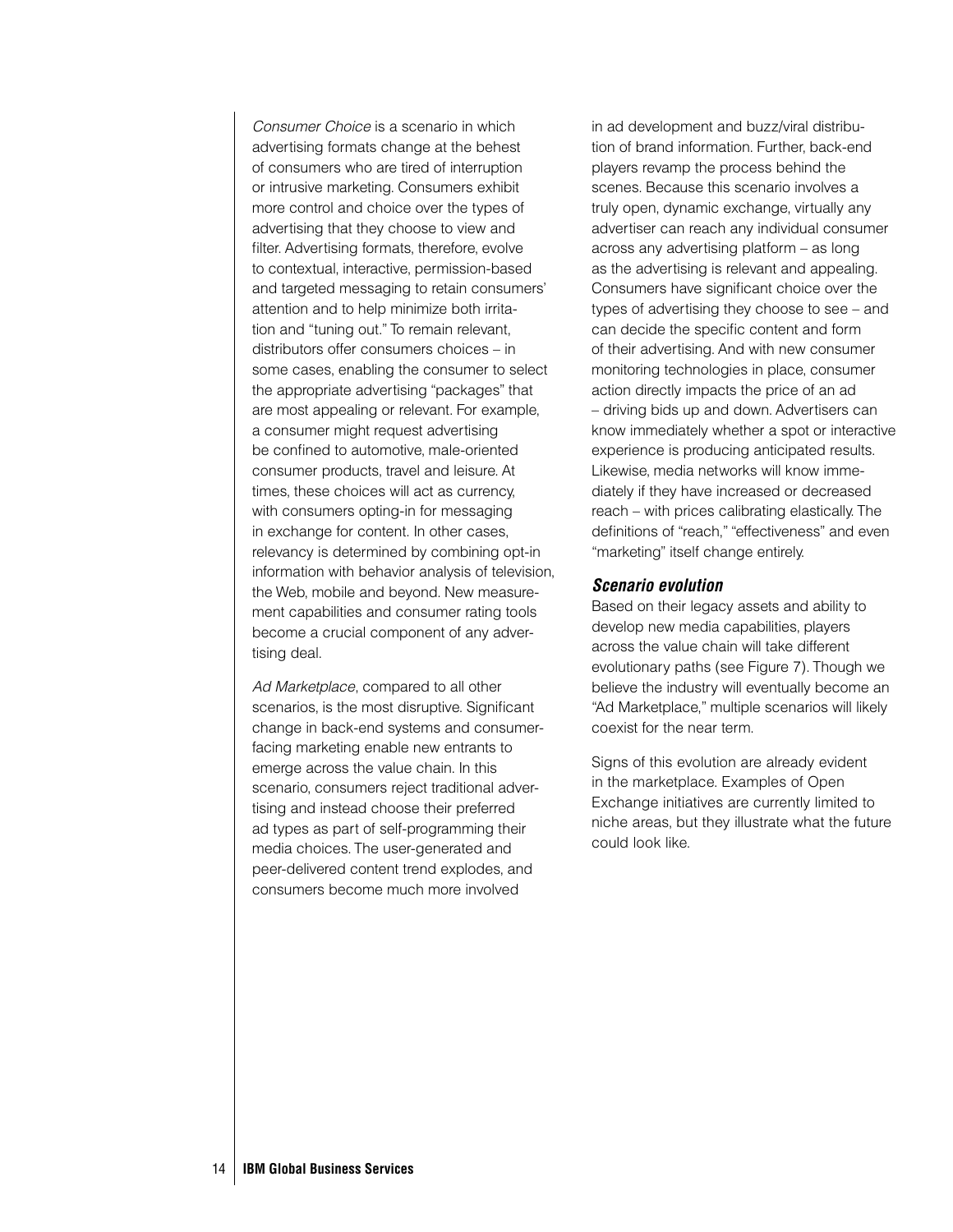

**Although we expect the industry to eventually become an** *Ad Marketplace***, this scenario as well as the other three –**  *Continued Evolution, Open Exchange* **and**  *Consumer Choice* **– will likely coexist for the next few years.**

### • Google

- Online: Adsense Offers online media publishers enhanced revenue opportunities by placing contextual advertising sold by Google on their Web sites $^{20}$
- Cable/Satellite: Astound Me, EchoStar – leverages Google online capabilities to sell, deliver and measure targeted advertising on cable (Astound Me) and satellite (EchoStar) based on consumer behavior patterns<sup>21</sup>
- Radio: dMarc Acquisition made in 2006 that enables Google to offer its advertising capabilities to the radio industry<sup>22</sup>
- Newspaper: Print Ads 2007 initiative by Google to streamline the buying/selling process for the newspaper industry<sup>23</sup>
- NextMedium Platform to sell, deliver and track product placement for film and  $TV^{24}$
- BlackArrow Ad platform for the cable industry that aggregates inventory into a network and focuses on delivering targeted traditional and advanced advertising formats $^{25}$

The following present-day examples of Consumer Choice illustrate experiments in new formats and marketing themes – in reaction to consumers driving change.

- TiVo's interactive advertising technology enables pop-up messages while consumers are watching programs, as well as while they are fast-forwarding through programming.<sup>26</sup>
- Aerie Tuesdays is a Partnership between American Eagle and The CW Television Network to target teenage girls in more innovative ways, by developing unique content programming related to two Tuesday night prime-time programs.<sup>27</sup>
- Sugar Mama from Virgin Mobile pays subscribers one minute of free air time for every minute spent interacting with ads. One year after launch, Virgin had given away 9 million free air-time minutes and was experiencing high response rates of around 5 percent.<sup>28</sup>
- NBC Direct announced its 2007 programs will be available for free online for one week after initial broadcast. The content must be viewed on NBC proprietary technology, which prevents ad skipping.<sup>29</sup>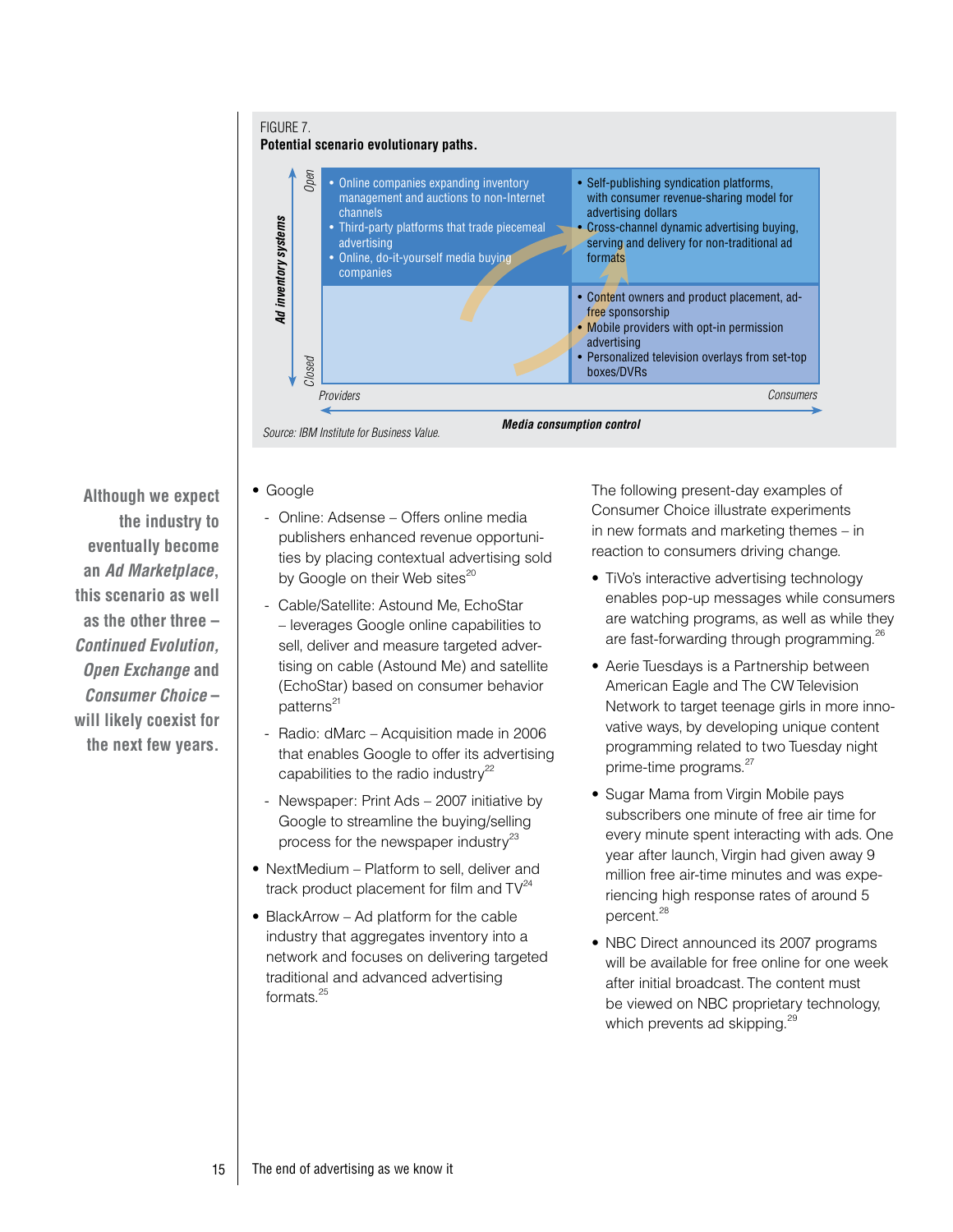Marketplace platforms that trade completely new marketing formats through an open exchange are still in the experimental phase. But we are beginning to see examples of how the Ad Marketplace scenario could play out in the UGC segment of the industry through evolving business models like those of Revver, Narrowstep, Brightcove and YouTube.

#### *Value chain impacts*

Given consumer and supplier changes, we believe that mid-term economic shifts will favor consumers, advertisers and interactive players over the other players in the value chain (see Figure 8). And as advertisers, Internet/interactive players and consumers gain power, traditional agencies and broadcasters must evolve or risk being disintermediated.

We believe looming changes and shifts in advertising revenue and industry control will affect a number of players in the industry value chain, in particular:

Broadcasters: Arguably, broadcasters that rely on linear television advertising to fund operational and content costs are at risk in a world of increasing consumer control, niche content and fragmented attention. And yet, broadcasters have the opportunity to leverage their current mindshare with customers, while transforming their operations to embrace the plethora of new digital content distribution opportunities. By delivering integrated, crossplatform advertising programs tied to their programming assets, they can migrate into a successful future model.

Distributors: Both traditional distributors (MSOs and Telcos) and newer interactive players (Internet and mobile providers) have a small share of the estimated US\$550 billion 2007 global advertising market.<sup>30</sup> Slowly but surely, incumbents are introducing the new platforms and formats needed to defend their positions in the value chain. They are developing new advertising capabilities (such as interactive

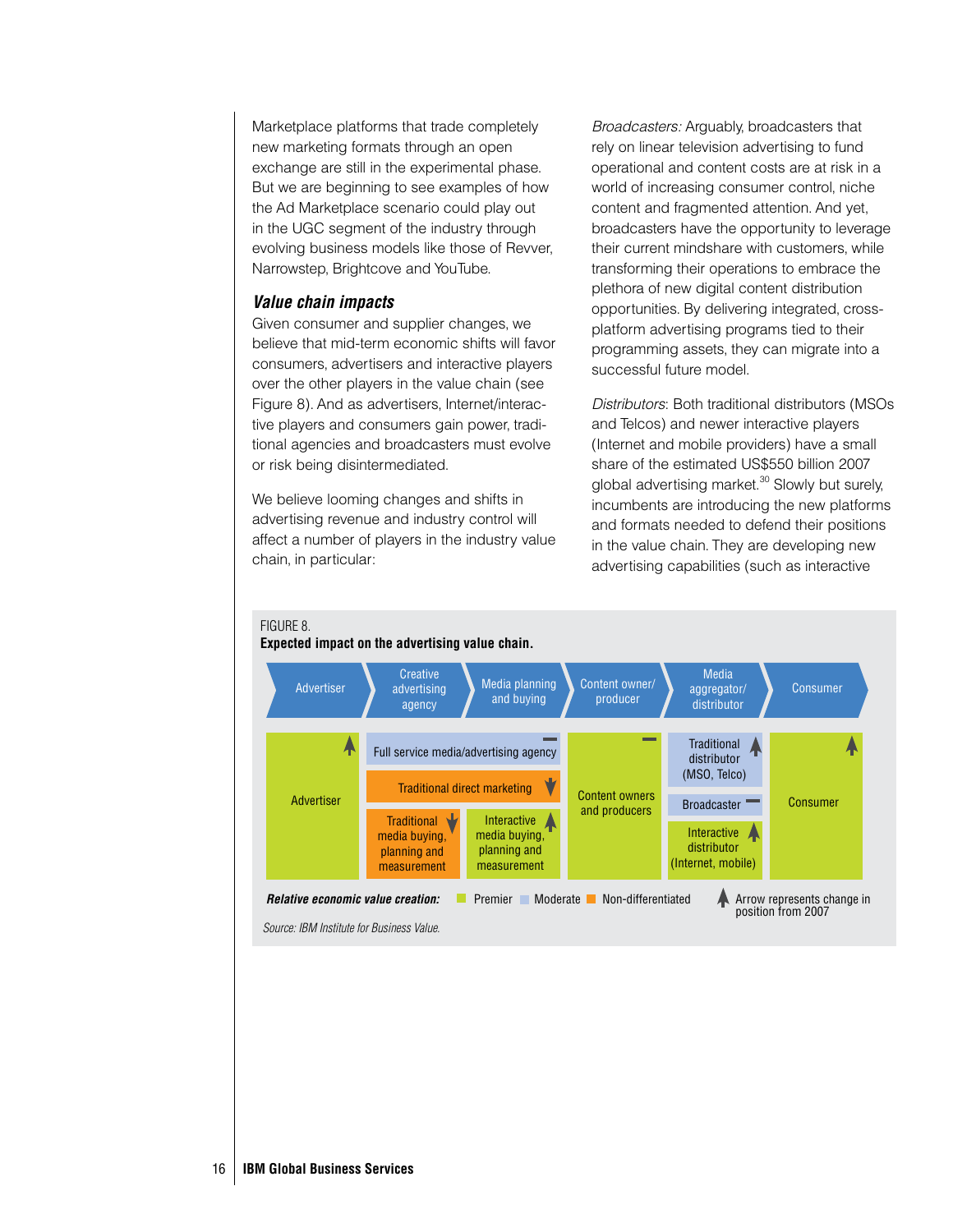**These prevailing trends are shifting power to consumers, advertisers and interactive players, leaving traditional agencies and broadcasters at risk of disintermediation.**

and VOD advertising), integrating advertising across in-home video, mobile and Internet channels and focusing on local advertising delivery opportunities. By opening their inventories through dynamic platforms, distributors create an aggregated inventory view that makes it easier for advertisers to see the full reach and volume a distributor can offer, helping distributors capture a greater share of advertising revenues. The race is on to deliver cross-platform integration. Telcos and MSOs currently have a window in which they could take the lead on integrating wireless, broadband and video campaigns.

Advertising agencies: Naturally, agencies would like to protect their creative and analytical positions as intermediaries and consultants. To do that, agencies will need to guard against increasing commoditization of their services by experimenting heavily with creative advertising content. If the rise of usergenerated advertising seems "outlandish," consider how far-fetched the idea of a consumer-generated encyclopedia was only a few years ago. Agencies need to become the masters of 5-, 10- and 30-second ads that are not tied to linear formats – be the vanguard of testing new alternatives. Agencies can mitigate the risk of the open inventory trend by offering robust planning and analysis capabilities – helping their clients analyze massive amounts of customer data and plan the optimal, integrated advertising strategy across the everincreasing platforms, formats and pricing models available to them.

# **Recommendations: Refashioning success**

How can advertising value chain participants prepare for the implications of these scenarios? Broadcasters, traditional ad agencies and media distributors, in particular, will need to make strategic, operating and organizational changes now to succeed in a world with more fragmented communication channels and new media interaction and consumption habits. We believe there are a number of "no regret" moves for industry participants to work toward, regardless of how scenarios evolve (see Figure 9):

1. Consumer innovation: Making segmentation, micro-segmentation, communities and personalization paramount in marketing

2. Business model innovation: Developing new revenue-sharing, distribution and pricing strategies, radically shifting the dynamics in the industry

3. Business design and infrastructure innovation: Improving horizontal organizational capabilities and adjusting operations to enable consumer and business model innovation.



*Source: IBM Institute for Business Value.*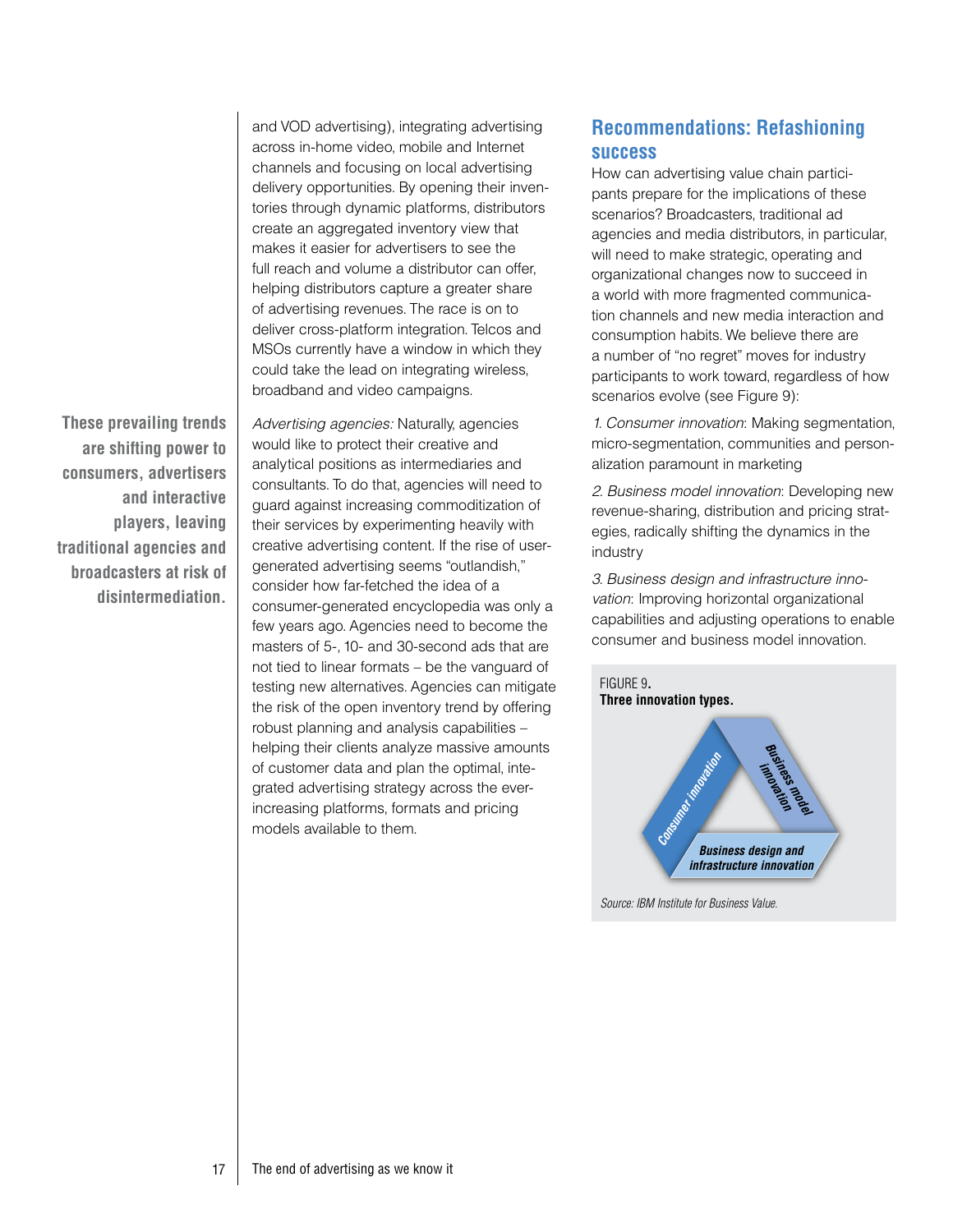## *Consumer innovation*

For all players, consumer innovation means making marketing more interactive – bringing users and semi-professionals into the content development, delivery and response measurement processes to make the content innovative and relevant for consumers.

**Consumer innovation means making marketing more interactive and personalized – changing how advertising is developed, delivered and measured.** Building upon our recommendations for media companies in the "The end of television as we know it," we believe the advertising industry will also have to address a bifurcated market of avant-garde, fashion-forward consumers that we call Gadgetiers and Kool Kids, as well as the large traditional segment we refer to as *Massive Passives*.<sup>31</sup> These vastly different markets mean companies need to adopt a dual strategy, focusing on both traditional and emerging digital business to address audiences. Regardless of advertising vehicle, micro-segmentation and targeting are necessary to drive relevancy for consumers. For example, Kool Kids and Gadgetiers will likely demand less intrusion, fewer interruptions and a new interactive customer experience, while Massive Passives may still require a more traditional approach to advertising.

For broadcasters, these shifts imply the need to create relevant campaign content and marketing opportunities for diverse segments. Retaining audiences will also require innovative marketing tactics like campaign bleeds (in which advertising capitalizes on well-known characters and programming), pod management during commercial breaks (focusing on the order and length of commercial breaks), cross-platform integrated messaging and

promotions and innovative ad-supported content creation that limits ad-skipping. These capabilities are part of an ongoing cycle of "attention (re) invention," which can help generate increased affinity for broadcasters' brands. Broadcasters can develop their own enhanced, integrated brand marketing around television content franchises to drive viewership of television shows across media devices. Finally, broadcasters that reach out directly to consumers on the Web or contract with new suppliers, such as mobile providers, are better positioned to gather consumer data on their own or through partners. This allows them to mine aggregated consumer data for insights that can lead to improved content and advertising relevancy.

In this kind of market, *distributors* will need to differentiate by delivering location-specific, relevant content to consumers. This can be achieved in part by marrying set-top box and opt-in data with user behavior analysis. Distributors must also integrate new platforms (video, Web, mobile and beyond), allowing advertisers to deliver fluid, follow-me content and marketing programs. Finally, the explosive growth in UGC will necessitate new distribution channels for delivering self-published videos and associated advertising messages across devices – PC, mobile phone and TV. Recent partnerships between media distributors and user-generated content sites provide an example of how distributors can exploit the explosive growth in UGC to capture an increasing share of advertising revenues.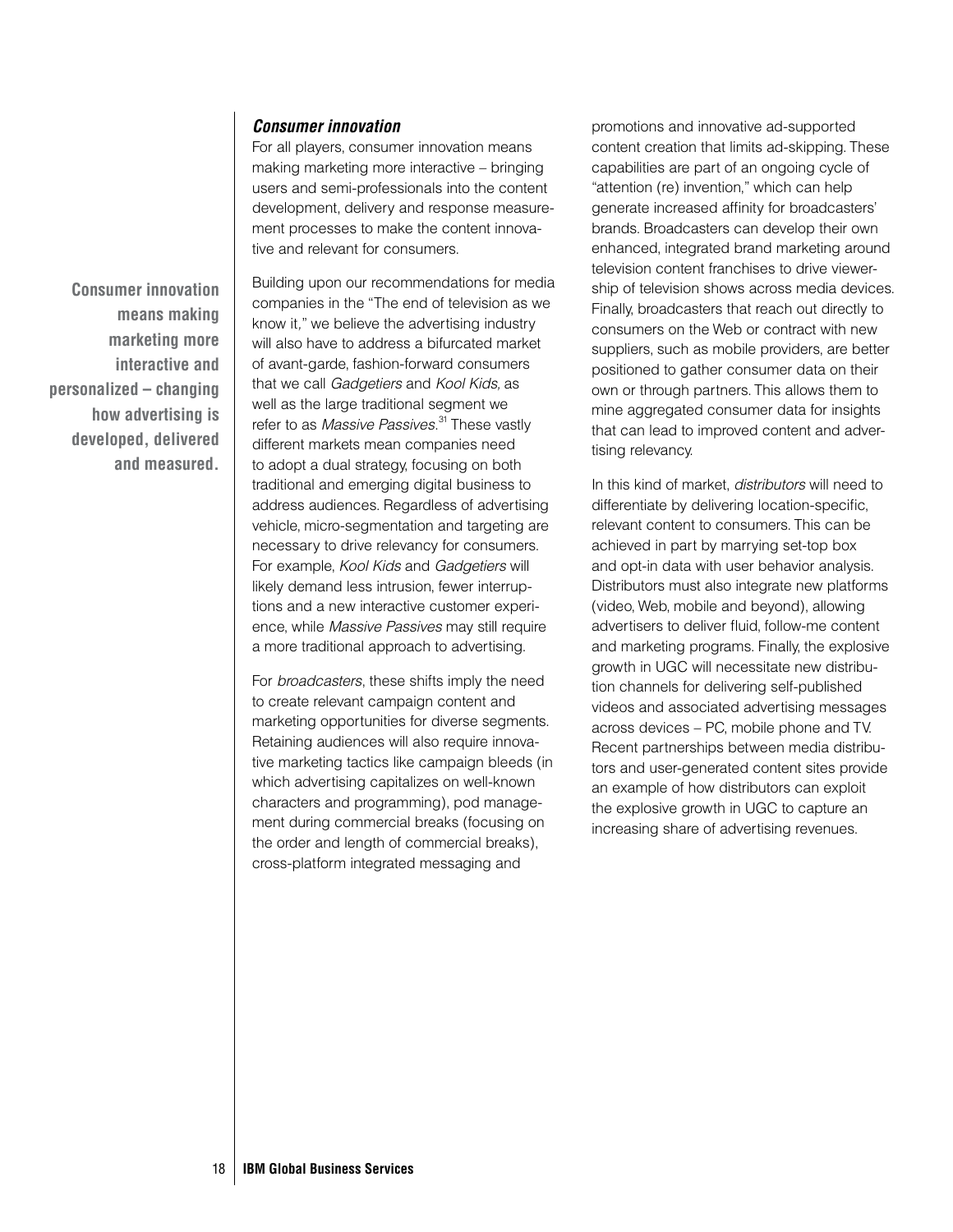**Business model innovation involves changes to advertising formats, revenue models and how and where advertising inventory is sold.**

For their part, agencies should embrace the ability to reach consumers, regardless of their device preferences, and welcome consumers as part of the traditional, agencydriven processes by bringing users and semiprofessionals into the creative dialogue. They should also consider investing in differentiated creative development to drive advertising relevancy (micro-versioning). Agencies can combine their creative and analytical capabilities to develop multiple versions of an advertisement for various customer segments, and deliver the appropriate version based on a consumer profile. Agencies are also well-positioned to be "insight brokers" – aggregating the required information to enable integrated, cross-platform, targeted marketing campaigns – across the advertising planning, buying and analysis/optimization functions. All of this implies the need for strong customer-data analytic capabilities, as well as the increased importance of the media planning role.

*Agencies* are developing new approaches to put consumers at the center of marketing programs. Niche-focused consumer research panels are increasingly used to test concepts and develop ongoing dialogues with target segments. Efforts to target online influencers or "magnets" are underway to fuel peer distribution of messages. Micro-versioning delivery concepts are being developed by combining consumer segmentation and analytics with low-cost creative development processes and dynamic ad-serving capabilities.

#### *Business model innovation*

All players must work toward differentiated business models that can address the changing business demands of advertisers. Innovation related to how and where advertising inventory is sold, the structure and forms of partnerships, revenue models and advertising formats are all applicable.

Broadcasters must diversify their traditional focus to take on broader roles in driving relevancy and creativity in advertising. Broadcasters are in a position to strike strategic partnerships directly with advertisers. By combining consumer insights with their creative knowledge, they can develop relevant, integrated and innovative creative content (both short and long form) and campaigns that span media device platforms. Broadcasters can also expand their advertiser buyer base, by opening up select inventories through media platforms. They will also need to think through how to compensate broadcast affiliates as content ubiquity continues. Finally, broadcasters need to assess the alternative go-to-market options available to them for new distribution opportunities – whether that be by linking more closely with peers (e.g., NewsCorp and NBC) or with platforms (e.g., Google, Joost, Apple).

Distributors can drive persuasion and personalization by combining opt-in, permission-based information, click-stream analysis and data on existing customer relationships. Distributors have a distinct advantage: the information they already have about their customers. This allows distributors to deliver relevant, contextual advertising to consumers and, thus, strong ROI for advertisers. It also allows them to deliver truly personalized portals of content and marketing across media devices. Distributors can also offer advertisers the ability to more accurately assess ROI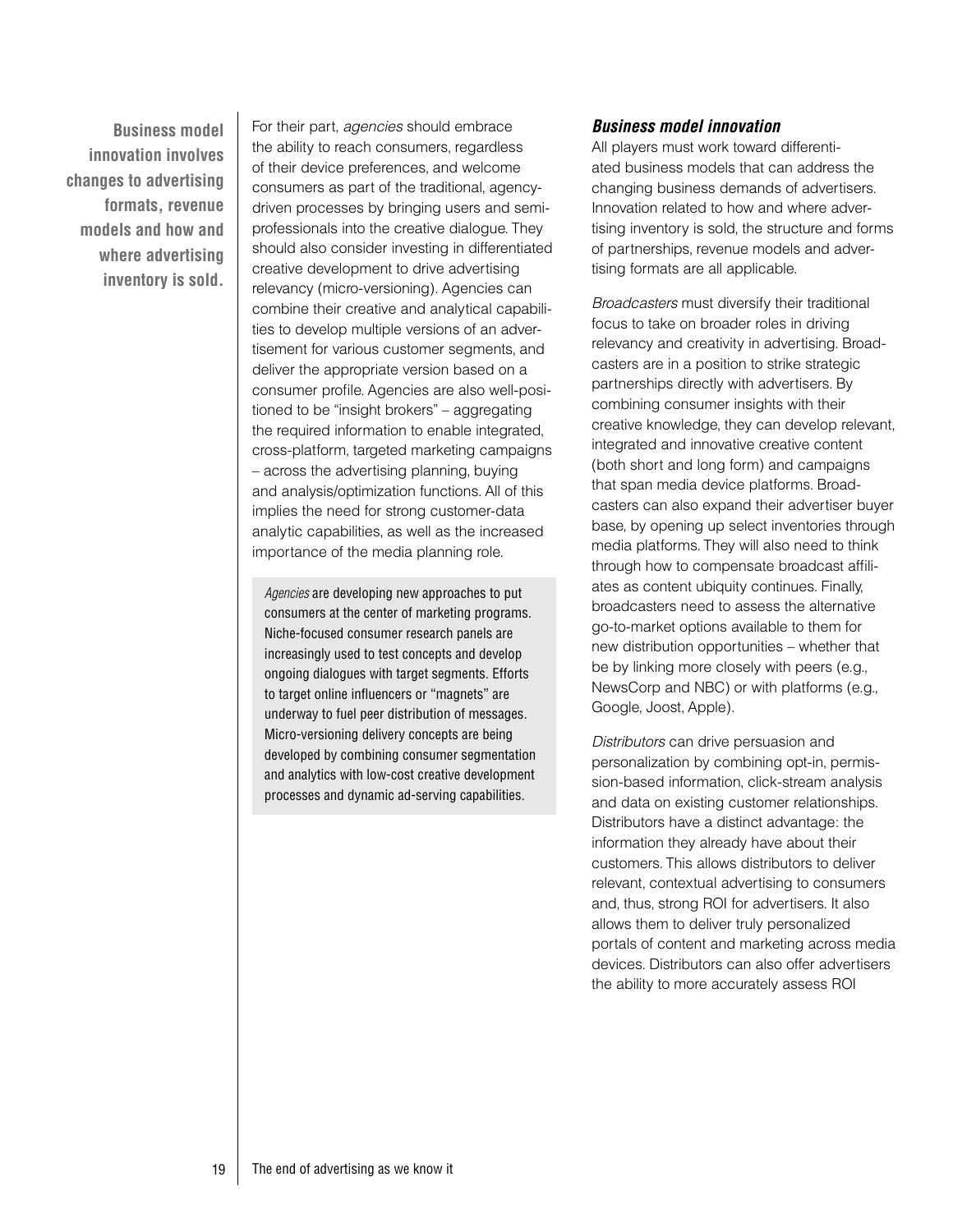through targeting, measurement and analytics, as well as response-based advertising and impact-based pricing models. Advertisers are increasingly interested in having these kinds of capabilities (which are typically missing in today's world of television advertising) across advertising channels.

Agencies can leverage their current stronghold positions in traditional advertising and creative aspects of the business to capture revenues from the broader marketing communications industry, such as market research, media planning and customer relationship management. For example, conversations with Sir Martin Sorrell, CEO of WPP, confirm goals to continue to diversify WPP's revenue streams and grow revenues from nontraditional advertising sources, such as consulting and customer relationship management, to two-thirds of overall revenues in the next ten years.32 Agencies also need to be fearless in pursuing new formats and platforms, particularly integrated, cross-platform advertising opportunities. Finally, agencies need to seamlessly integrate new digital businesses and develop strategies to avoid conflict between traditional and digital ad buying and ad placement.

*Distributors* are piloting new models for advertisers related to targeting, mobility and interactivity across platforms. Online advertising platforms are being developed to support the sales, delivery and analysis of traditional and advanced advertising formats. Initiatives are underway to enable content and associated advertising portability across TV, Web and mobile devices. Finally, distributors are increasingly expanding UGC and social networking tools beyond the PC.

## *Business design and infrastructure innovation*

For most industry players, significant shifts in current business design and infrastructure will be required to enable horizontal (meaning cross-platform) customer communications.

Broadcasters must move from departmental silos to a more integrated structure that enables horizontal content development and distribution, while also investing in "open platform" capabilities and operating systems to make portions of their advertising inventories available to larger buyer bases. They must also assess their current operating and organizational structures to determine if they have the right resources and appropriate capacity to handle increased marketing promotions and integrated advertising sales across distribution platforms.

Distributors must continue their focus on behavioral analytics, but expand to measure outcomes holistically across platforms. Distributors should also continue to invest in commerce and community tools that enable the delivery of interactive and response-based advertising. By working collectively across the industry, distributors can establish standards for emerging advertising capabilities – and sidestep the barrier that has historically impeded growth in the early stages of other new advertising formats, such as Internet advertising.

Finally, agencies must work across media platforms by integrating, or consolidating their currently siloed agencies – this is particularly relevant in areas such as horizontal customer analytics. Agencies have a wealth of data; however, much of this information cannot be turned into insights because of disparate data sources and incompatible underlying data infrastructures. To fund advanced and innovative advertising formats, agencies will need to drive cross-unit efficiencies, for example,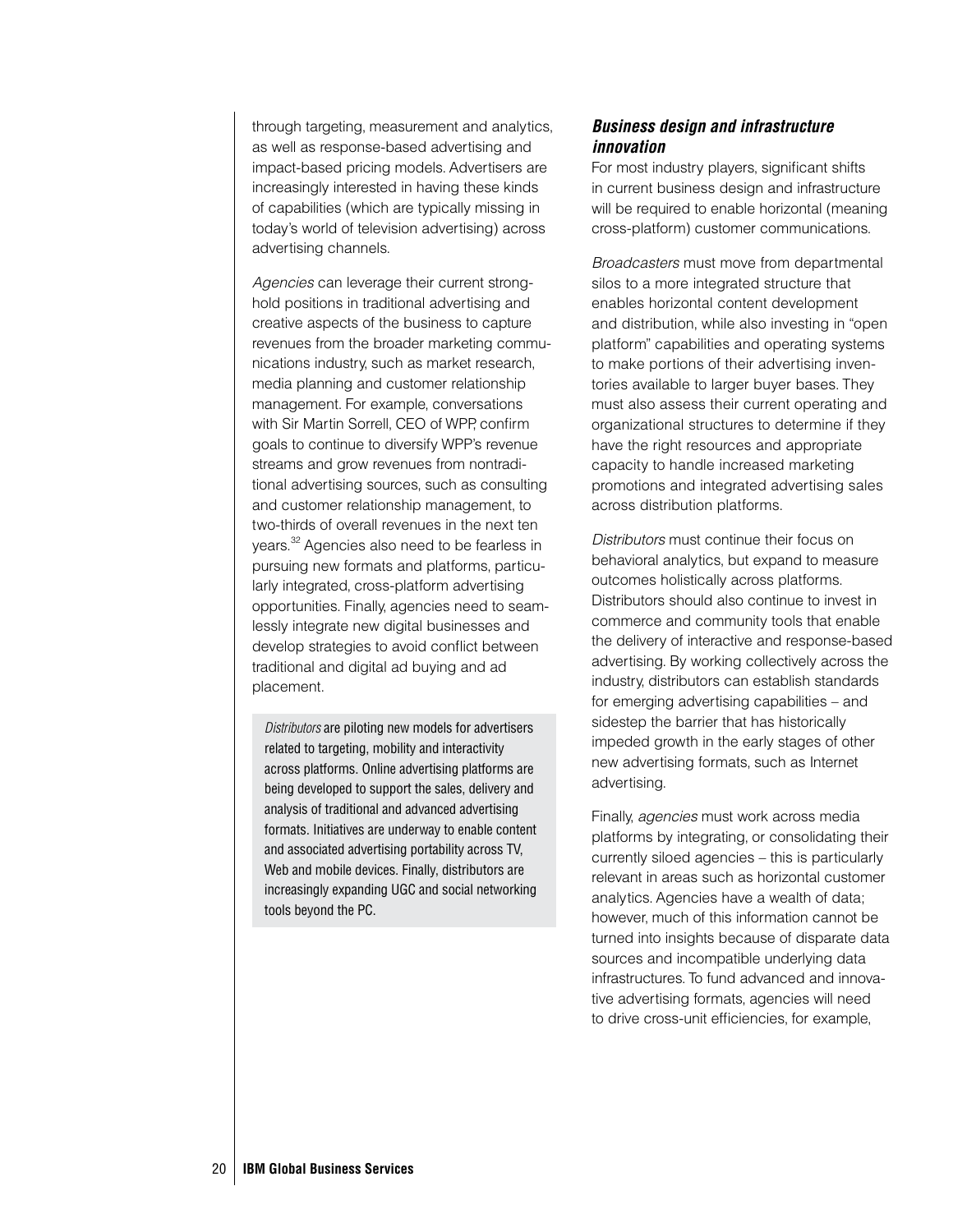**Business design and infrastructure innovation centers on developing flexibility to enable horizontal, cross-platform communications with consumers and integrating business unit silos to create greater synergy.**

connecting and standardizing the back-offices of all of their boutiques through the use of shared-services or off-shoring.

*Broadcasters* are realizing that the rapid expansion of non-linear distribution opportunities has resulted in a dramatic increase in both the number and variety of promotions materials. The processes have become increasingly difficult to manage with existing, often manual, processes and disparate tools. Consequently, companies are investing in tools to digitally transform their internal content management, creative development, production and sign-off processes. Digital Asset Management and Marketing Resource Management applications are being implemented to automate processes, store creative assets and facilitate approval processes. The resulting time and cost savings can be substantial.

## **Industry outlook**

There is no question that the future of advertising will look radically different from its past. The struggle for control of attention, creativity, measurements and platforms will reshape the advertising value chain and shift the balance of power.

As we have witnessed in previous disruptive cycles, the future cannot be extrapolated from the past. With incumbent and new players in the advertising space, each attempting to turn the tide in its favor, it is imperative to plan for different future scenarios and build competitive capabilities for all of them.

Regardless of their positions in the advertising value chain, participants will need to cover the three key bases of innovation – consumer, business model, and business design and infrastructure – to make sure they keep up with the industry changes underway.

To learn more about this study, please contact us at iibv@us.ibm.com.

## **Related publications**

Please e-mail *iibv@us.ibm.com* to request a copy of any of the following publications or visit our Web site at:

### ibm.com/iibv

- Navigating the media divide: Innovating and enabling new business models
- The end of television as we know it: A future industry perspective
- Media and entertainment 2010 Open on the inside, open on the outside: The open media company of the future
- Vying for attention: The future of competing in media and entertainment
- Beyond access: Raising the value of information in a cluttered environment
- Profiting from convergence: Defining growth paths for telecom service providers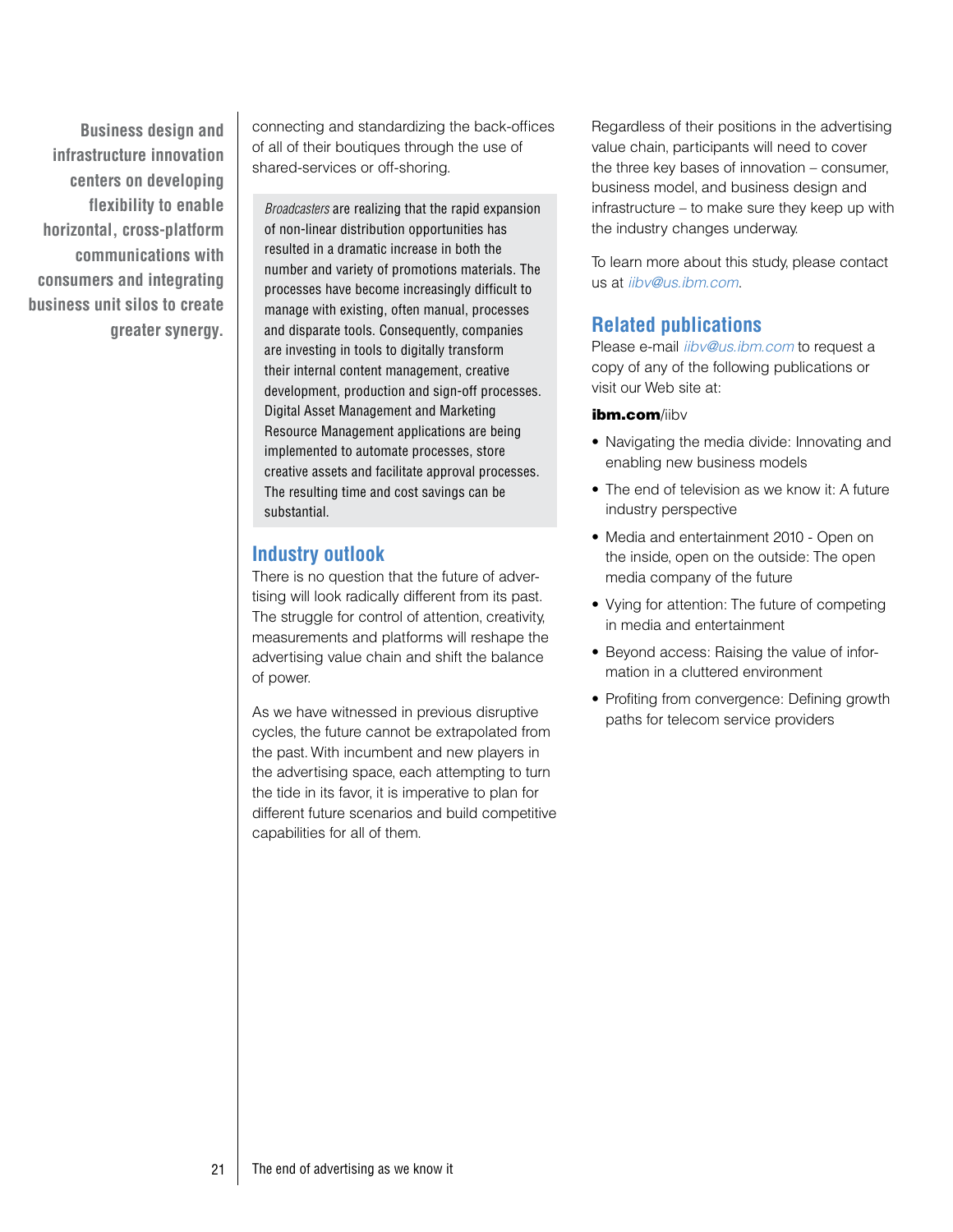## **About the authors**

Dr. Saul J. Berman is a Partner and Global Executive of IBM Global Business Services. Renowned for his expertise in media and entertainment, Dr. Berman leads the IBM worldwide Media and Entertainment Strategy practice and serves as the IBM Global Services Leader for the Strategy and Change practice for all industries. Dr. Berman has over 25 years experience consulting with senior management and has published multiple articles on the future of media and entertainment and strategy, including "The end of television as we know it," "Navigating the media divide" and "Beyond access." Dr. Berman is a frequent keynote speaker at major industry conferences and was named one of the 25 most influential consultants of 2005 by Consulting Magazine. Saul can be reached at saul.berman@us.ibm.com.

Bill Battino serves as the Managing Partner of the media and entertainment, telecommunications and utilities consulting practices for IBM Global Business Services. Mr. Battino has 24 years of consulting experience in the areas of strategic planning, transformation, acquisition, market assessment, financial analysis and organizational assistance in the media and telecommunications sectors. In addition to being a frequent speaker at industry conferences and events, Mr. Battino has led and authored media and telecommunications studies, including "Cable/Telco At The Crossroads," "Electronic Marketing, Electronic Shopping," "Fine Tuning Cable Television," and "Electronic Access." Bill can be reached at william.battino@us.ibm.com.

Louisa Shipnuck is the IBM Institute for Business Value Global Media and Entertainment Leader. She has worked with leading companies on wide-ranging strategy and operation projects, including market-entry strategies, merger and acquisition planning, and content distribution. Ms. Shipnuck frequently speaks at industry conferences and has coauthored other IBM publications, including "The end of television as we know it," "Navigating the media divide" and "Beyond access." Louisa can be reached at louisa. a.shipnuck@us.ibm.com.

Andreas Neus is the IBM Institute for Business Value European Media and Entertainment Leader. He focuses on innovation and disruptive changes in the media industry and has spearheaded IBM's primary research on media consumer behavior in Europe. Mr. Neus has authored more than twenty articles and book chapters on innovation and change and regularly speaks at conferences and for postgraduate programs. Andreas can be reached at andreas.neus@de.ibm.com.

#### *Contributing authors*

Steve Abraham, IBM Global Business Services, Global Media and Entertainment Industry Leader

Dick Anderson, IBM General Manager, Global Media and Entertainment, Communications Sector

Steve Canepa, IBM Vice President, Global Media and Entertainment Industry, Sales and Distribution, Communications Sector

Karen Feldman, IBM Institute for Business Value Media and Entertainment Leader

Steve Mannel, IBM Cable and Broadband Solutions Executive

Ekow Nelson, IBM Institute for Business Value Global Communications Sector Leader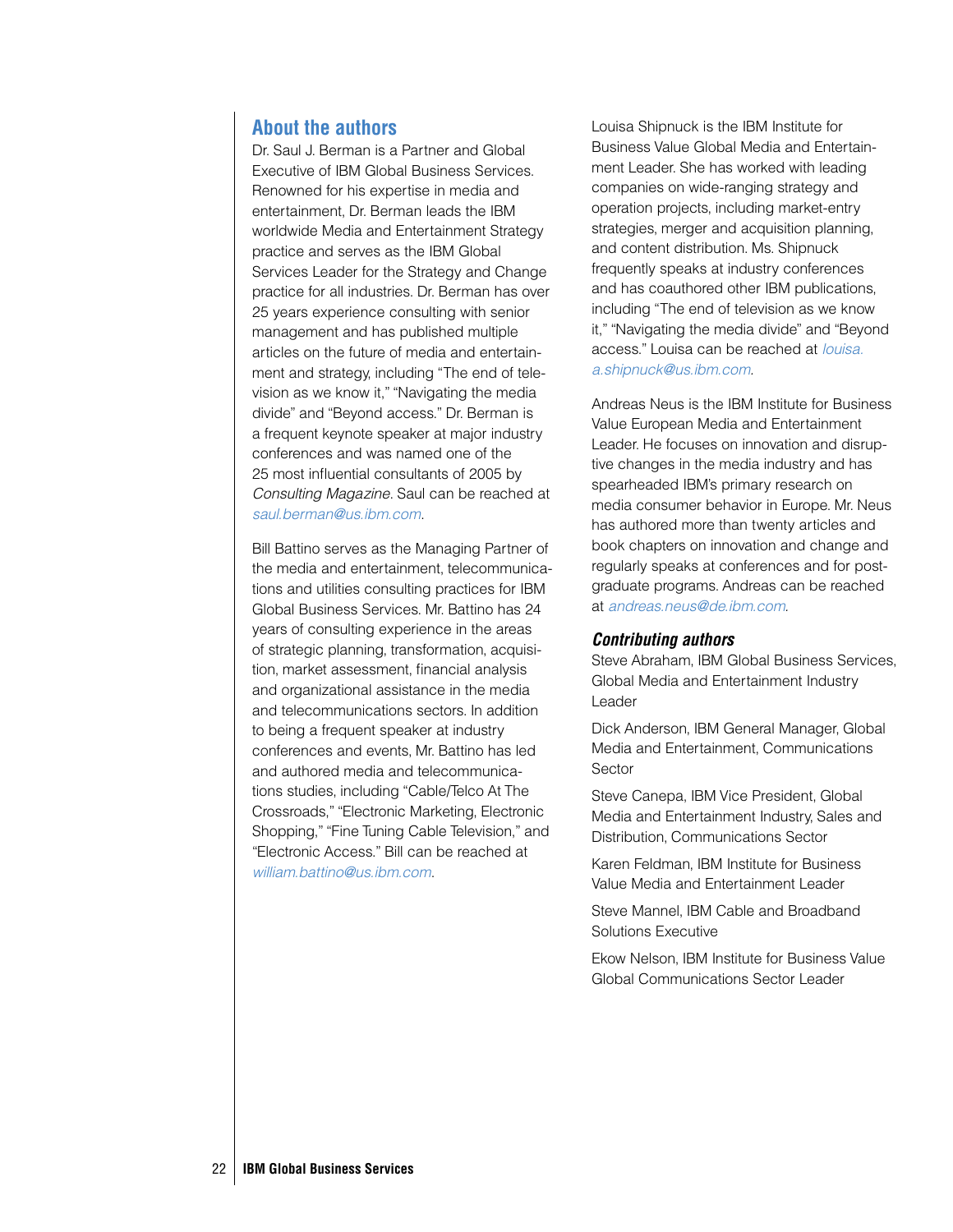# **About IBM Global Business Services**

With business experts in more than 160 countries, IBM Global Business Services provides clients with deep business process and industry expertise across 17 industries, using innovation to identify, create and deliver value faster. We draw on the full breadth of IBM capabilities, standing behind our advice to help clients innovate and implement solutions designed to deliver business outcomes with far-reaching impact and sustainable results.

## **References**

- $1$  IBM surveyed more than 2,400 consumers across five countries: Australia, Germany, Japan, the United Kingdom and the United States. Questions covered a range of topics including: consumer preferences and adoption of multimedia devices and content, impact to date on traditional content consumption and preferred pricing models for new digital content offerings.
- <sup>2</sup> Our interviews and panel discussions primarily involved executives from the advertising buy-side, including representatives from advertising agencies and major advertising companies across key advertising segments.
- By "linear TV," we mean historical television programming that is not interactive and is available to viewers at a particular time on a particular channel. The broadcaster is in control of when and where content is viewed. DVRs and VOD offer the opposite environment – the viewer is in control.
- Campaign bleeds combine programming content with advertising to make the advertising more relevant to the program; micro-versioning means developing

thousands of versions of an advertisement to make messaging more personalized and targeted to consumers, based on preferences, demographics and location; video ad flickers are advertisements that are displayed for a very brief period of time; and by pod management, we mean determining the appropriate number of advertisements to include within a commercial break "pod" and paying careful attention to the ordering of the commercials.

- <sup>5</sup> IBM Institute for Business Value analysis.
- <sup>6</sup> Ibid.
- Berman, Dr. Saul J. "Vying for Attention: The Future of Competing in Media and Entertainment." IBM Institute for Business Value. 2002.
- <sup>8</sup> Neus, A., P. Scherf and F. Pörschmann. Media Study 2005 (Germany): Consumption versus Interaction. IBM Global Business Services, 2005.
- <sup>9</sup> "The Global Entertainment and Media Outlook: 2005 – 2009." PricewaterhouseCoopers. June 2005. Not for further distribution without the prior written permission of PricewaterhouseCoopers LLP.
- <sup>10</sup> "The Global Entertainment and Media Outlook: 2007 – 2011." PricewaterhouseCoopers. June 2007. Not for further distribution without the prior written permission of PricewaterhouseCoopers LLP.
- <sup>11</sup> "Do you still pay for content?" Current TV. http://current.com/s/faq.htm#faq35
- <sup>12</sup> Story, Louise. "Publishers Creating Their Own In-house Ad Agencies." The New York Times. June 4, 2007.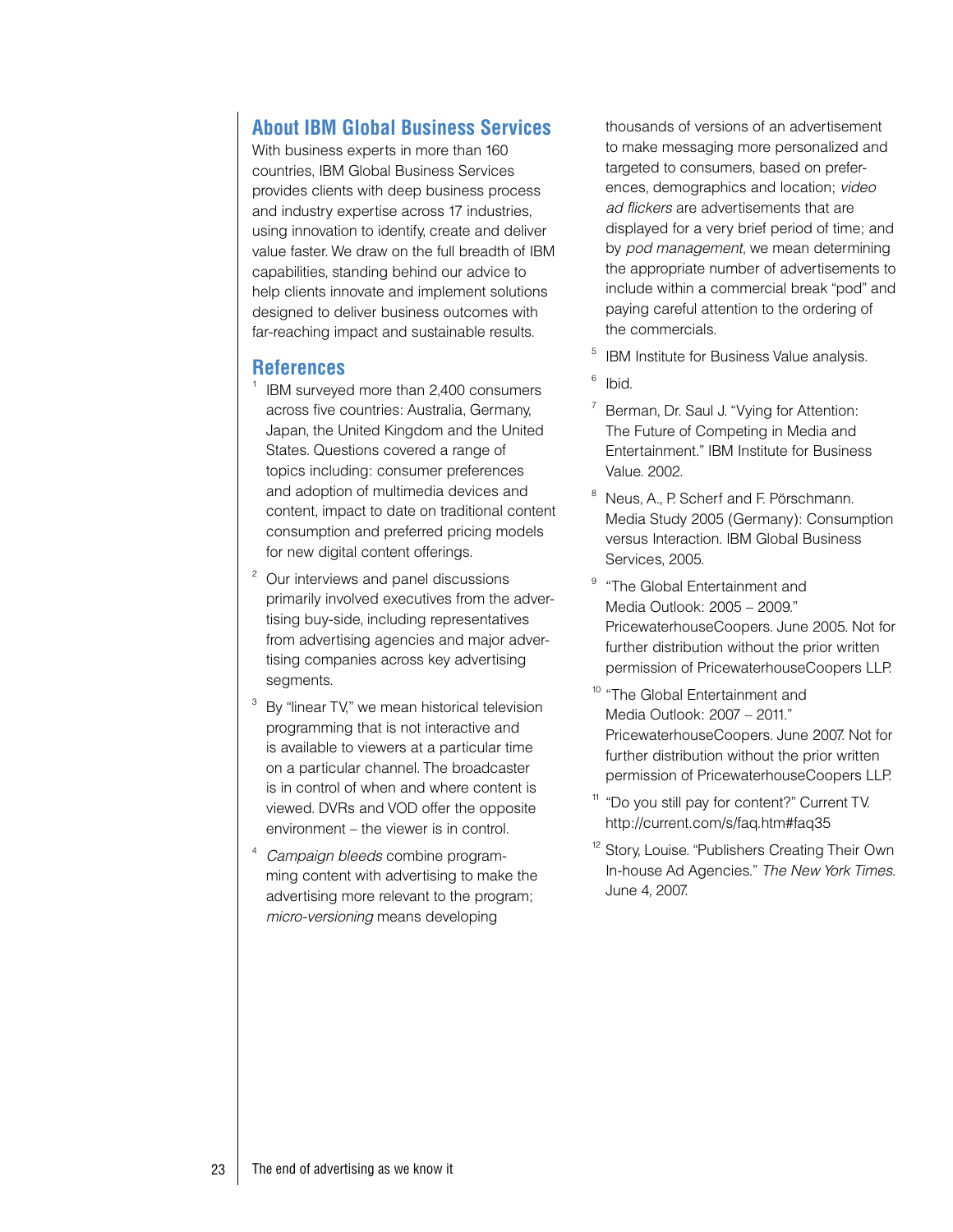$13$  Ibid.

<sup>14</sup> Helm, Burt. "Which Ads Don't Get Skipped?" Business Week. September 3, 2007.

 $15$  Ibid.

<sup>16</sup> "What is Qmecom?" QDC Technologies. http://www.qdc.net.au/

- <sup>17</sup> Benkoil, Dorian. "TiVo, Nielsen Adding New TV and Video Measurement Tools." Media Village. August 15, 2007. http://www.mediavillage.com/jmr/2007/08/15/jmr-08-15-07/
- "NBC, Group M Ink \$1 Billion Upfront Deal." MediaBuyerPlanner. June 14, 2007. http:// www.mediabuyerplanner.com/2007/06/14/ nbc-group-m-ink-1-billion-upfront-deal/
- <sup>19</sup> Kane, Margaret. "Google to buy radio ad company." CNET News. January 17, 2006. http://www.news.com/Google-to-buy-radioad-company/2100-1024\_3-6027499.html; "Google Announces TV Ads Trial." Google Press Release. April 2, 2007. http://www. google.com/intl/en/press/annc/tv\_ads\_trial. html; "What is Google Print Ads?" Google. http://www.google.com/adwords/printads/
- <sup>20</sup> "Google AdSense." http://www.google.com/ adsense
- <sup>21</sup> Zimmermann, Kate. "Google Announces TV Ad Partnership with DISH Network and Astound Cable." Reprise Media. April 3, 2007. http://www. searchviews.com/index.php/archives/2007/04/ google-announces-tv-ad-partnership-withdish-network-and-astound-cable.php
- 22 dMarc from Google." http://www.dmarc.net/
- <sup>23</sup> "What is Google Print Ads?" http://www. google.com/adwords/printads/
- <sup>24</sup> "NextMedium." http://www.nextmedium.com/
- <sup>25</sup> "BlackArrow." http://www.blackarrow.tv
- <sup>26</sup> "TiVo Launches New Interactive Advertising Technology." TiVo Press Release. July 18, 2005. http://www.tivo.com/abouttivo/ pressroom/pressreleases/2005/pr2005-07- 18.html
- $27$  "Aerie Tuesdays, Simple and brilliant concept." BrandNoise. October 5, 2006. http://brandnoise.typepad.com/brand\_ noise/2006/10/aerie\_tuesdays\_.html
- <sup>28</sup> "Sugar Mama." http://www.virginmobileusa. com/stuff/sugarmama.do
- <sup>29</sup> "NBC.com to offer users free, ad-supported downloads of popular shows." NBC Universal Media Village press release. September 19, 2007. http://nbcumv. com/release\_detail.nbc/entertainment-20070919000000-nbc46comtooffer.html
- <sup>30</sup> IBM Institute for Business Value analysis.
- <sup>31</sup> Berman, Dr. Saul J., Niall Duffy and Louisa A. Shipnuck. "The end of television as we know it: A future industry perspective." IBM Institute for Business Value. January 2006. In this previous IBM study, we segmented the video market into three categories: Massive Passives, who are generally content with traditional, "lean back" television experiences; Gadgetiers, who are drawn to the latest devices and are interested in participating and controlling the time and place of their media experiences; and Kool Kids, who also prefer interactive and mobile media experiences and rely heavily on content sharing and social interaction. It is these last two groups of consumers – the Gadgetiers and Kool Kids that will likely lead the way with multichannel entertainment consumption.
- <sup>32</sup> Correspondence with Sir Martin Sorrell, October 24, 2007.